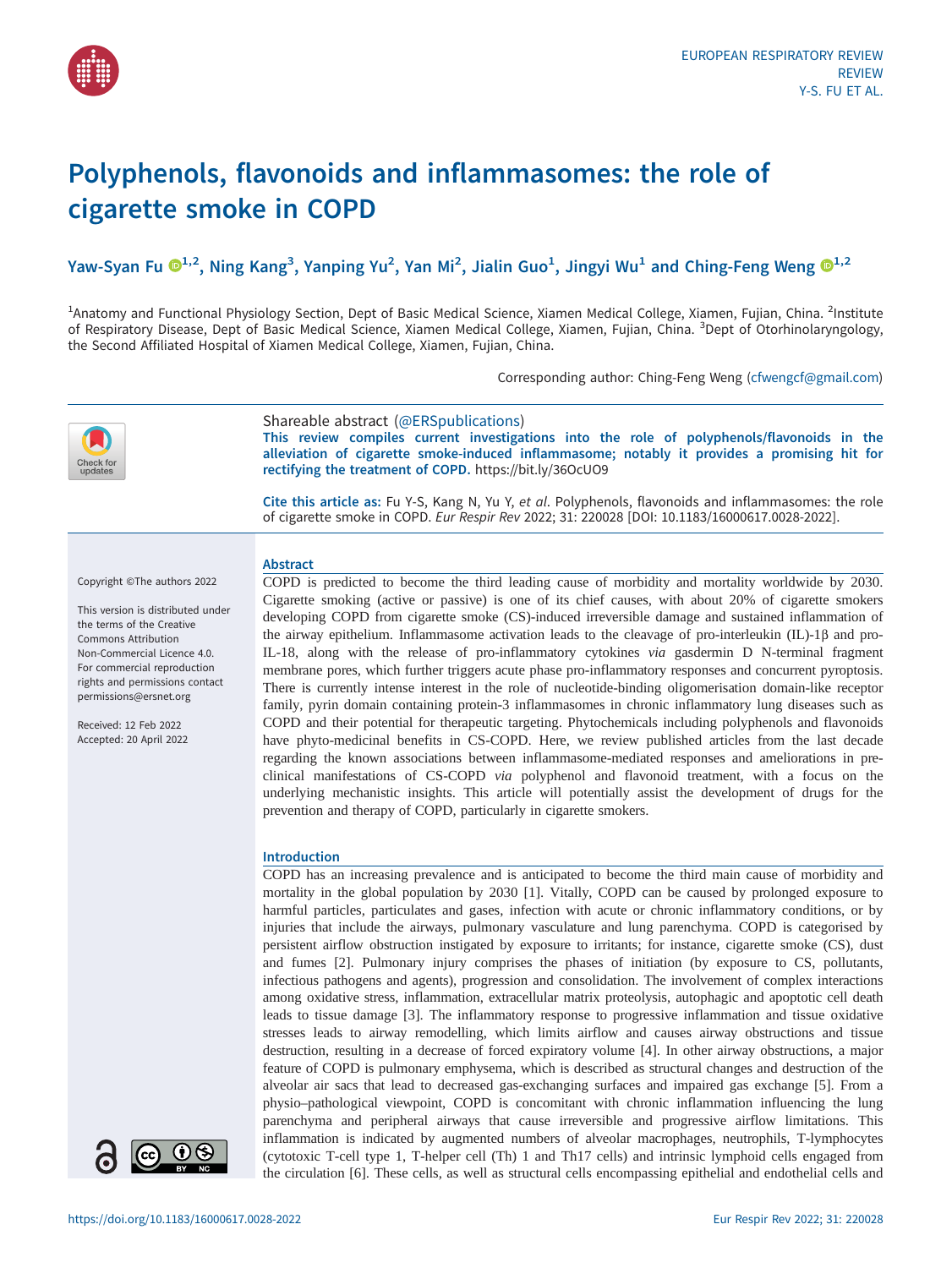fibroblasts, secrete a variety of pro-inflammatory mediators, including cytokines, chemokines, growth factors and lipid mediators [\[7\]](#page-14-0). Interleukin (IL)-18 is a pro-inflammatory cytokine that was first described as an interferon (IFN)-γ-inducing factor. Similar to IL-1β, IL-18 is synthesised as an inactive precursor that requires processing by caspase-1 into an active-form cytokine [\[8\]](#page-14-0). Moreover, several studies used a mouse model to show that IL-18 over-expression results in emphysematous lesions. The data prompts the hypothesis that IL-18 induces an extensive range of COPD-like inflammatory and remodelling responses in the murine lung and induces mixed IL-1, IL-2 and IL-17 responses. IL-18 has been identified as a latent target for future COPD therapeutics to restrain the damaging and remodelling processes arising in COPD lungs [\[9\]](#page-15-0).

#### Inflammasome

The functions of innate immune responses act as a first-line defence upon exposure to potentially deleterious stimuli. The innate immune system has evolved various extracellular and intracellular receptors that carry out surveillance for possibly detrimental particulates. Inflammasomes are defined as intracellular innate immune multiplex proteins that are formed and activated upon subsequent interaction with these stimuli [\[7\]](#page-14-0). The canonical inflammasomes can be elicited by pathogen-associated molecular patterns (PAMPs) or damage-associated molecular patterns (DAMPs) [[10](#page-15-0)]. Two families of pattern-recognition receptors (PRRs), including the nucleotide-binding domain, leucine-rich repeat containing proteins (NLRs) and absent in melanoma 2 (AIM2)-like receptors, act as sensor components to stimulate the inflammasome [\[11\]](#page-15-0). The NLR family consists of several subclasses, including nucleotide-binding oligomerisation domain-like receptor family, pyrin domain containing protein (NLRP) 1, NLRP3, NLRP6, NLRP12 and NLR family CARD domain-containing protein 4 (NLRC4; also known as interleukin converting enzyme protease activating factor (IPAF)). In fact, the NLR family has two common features: the first one is a nucleotide-binding oligomerisation domain, which is bounded by ribonucleotide-phosphates, and the second one is the C-terminal leucine-rich repeat (LRR), which functions as a ligand-recognition domain [\[12](#page-15-0)]. In addition, the AIM2-like receptor (ALR) family encompasses two subclasses: AIM2 and interferon gamma inducible protein (IFI) 16. The common feature of the ALR family is PRRs with one or two hematopoietic, IFN-inducible and nuclear (HIN) domains at the C-terminal and a pyrin domain (PYD) at the N-terminal that can bind with cytoplasmic double-strand DNA (dsDNA) to initiate the inflammasome pathway [[13\]](#page-15-0).

In mammals, four major types of inflammasome, including NLRP1, NLRP3, NLRC4 and AIM2, have been confirmed by numerous studies of the signalling mechanisms and their functional effects. The activation of different inflammasomes may contribute to important immune response functions or cause cell pyroptosis [[14\]](#page-15-0). The major domains of different inflammasome protein components can be classified as: caspase recruitment domain (CARD), domain with function to find (FIIND), HIN-200/IF120x domain (HIN), LRR, NAIP (neuronal apoptosis inhibitory protein), CIITA (MHC class II transcription activator), HET-E (incompatibility locus protein from Podospora anserina) and TP1 (telomerase-associated protein) (NACHT), and PYD. In general, an unoligomerised inflammasome may consist of two or three protein subunits. The unoligomerised NLRP1 inflammasome is composed of NLRP1 and caspase-1 (CASP1) protein subunits [[15\]](#page-15-0); the unoligomerised NLRP3 inflammasome is composed of NLRP3, ASC (apoptosis-associated speck-like protein containing a caspase recruitment domain) and CASP1 protein subunits [\[16](#page-15-0)]; the unoligomerised IPAF (NLRC4) inflammasome is composed of IPAF and CASP1 protein subunits [\[17](#page-15-0)]; and the unoligomerised AIM2 inflammasome is composed of AIM2 and CASP1 protein subunits [\[18](#page-15-0)]. The NLRP1 protein comprises five domains: PYD, NACHT, LRR, FIIND and CARD; the NLRP3 protein encompasses three domains: PYD, NACHT and LRR; the ASC protein includes two domains: PYD and CARD; the IPAF protein contains three domains: CARD, NACHT and LRR; the CASP1 protein consists of three domains: CARD, p20 and p10. All four major inflammasomes possess one unique CASP1 protein subunit, and the CASP1 can link to the other inflammasome components via CARD–CARD interaction. The activation on PRRs of inflammasome may cause the autocleavage of CASP1 to release the active-form caspase-1 [\[10](#page-15-0)]. Inflammasomes are the intracellular multiprotein complexes that can directly or indirectly trigger one or more caspase signalling pathways to process and secrete various pro-inflammatory cytokines, including IL-1α, IL-1β, IL-18 or transforming growth factor-β (TGF-β), and subsequently engage innate immune responses [\[19](#page-15-0), [20](#page-15-0)].

During bacterial infection, NLRP1 may be responsible for pathogen recognition and resistance. The NLRP1 inflammasome pathway could be activated by various stimuli, i.e. pathogen lethal toxin, muramyl dipeptide or a reduction in intracellular ATP level [\[15](#page-15-0)]. Upon cytoplasmic infection by Gram-negative bacteria, NAIPs act as upstream sensors that bind with bacterial ligands and then co-assemble with NLRC4 to constitute NLRC4 inflammasome, which leads to the release of active-form caspase-1 [[21, 22\]](#page-15-0). Of note, AIM2 inflammasome, a cytosolic dsDNA-sensing inflammasome, takes part in host defences and immune responses to DNA virus infections as well as intracellular bacterial infections [\[23](#page-15-0), [24\]](#page-15-0). During viral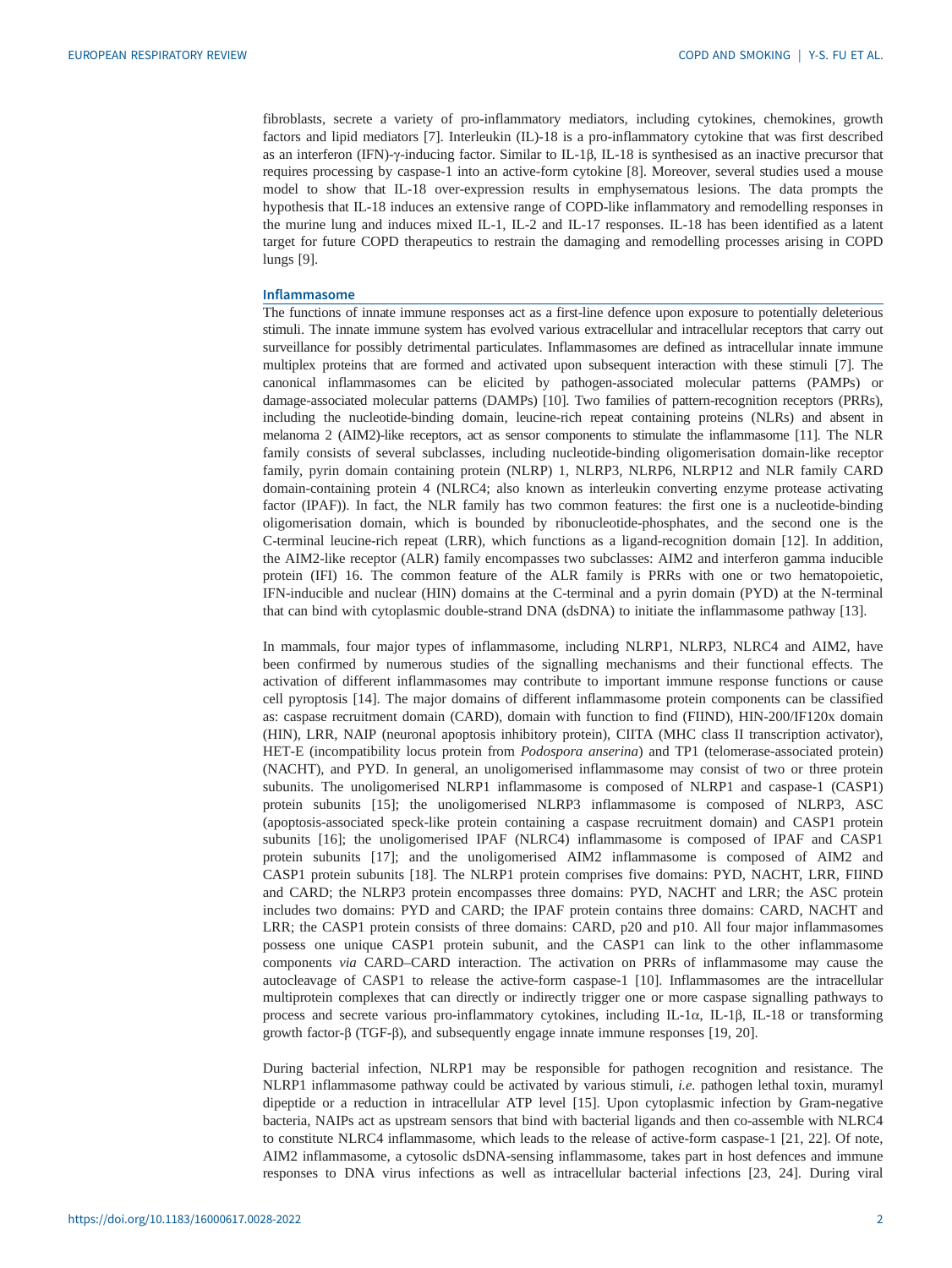infection, mitochondrial misfunction or loss of membranous integrity, dsDNA can appear in the cytoplasm, and that may elicit AIM2 inflammasome pathways [[25\]](#page-15-0). Some investigations have revealed the involvement of AIM2 inflammasome expression in subsequent accelerated COPD development. The redistribution of AIM2 from nucleus to cytoplasm and co-localisation with the cleaved IL-1β indicates that AIM2 inflammasome can be prompted in the airway epithelium and macrophages of COPD patients and CS-exposure mice [\[26](#page-15-0)]. An in vitro study showed that the expression of AIM2 in COPD-derived CD14<sup>+</sup> peripheral blood mononuclear cells is higher than that in nonsmokers and smokers [\[26](#page-15-0), [27](#page-15-0)]. The activation of AIM2 inflammasome in a caspase-1- and caspase-4-dependent fashion can cause IL-1 $\alpha$ release but not IL-1β, and that can further promote TGF-β release as pro-fibrotic processes [[28\]](#page-15-0). An in vivo study exhibited that the recruited macrophages or dendritic cells in smoking mice increased the AIM2 expression associated with caspase-11 (analogue with human caspase-4) but not caspase-1. CS exposure still caused an induction of alveoli enlargement in caspase-11 dysfunctional (knockout) mice, but the deposition of collagen in the bronchioles was lower than that in CS-exposure normal mice [\[27](#page-15-0)]. NLRP3 knockout mice have protective effects on the CS-induced COPD model, whereas IPAF- or AIM2-knockout mice have no protected potential in the same CS-challenge COPD model [[29\]](#page-15-0). According to the limited available evidence, the pathologic mechanisms of AIM2 inflammasome in CS-induced COPD are different from the NLRP3 inflammasome pathway, and it are permeated by caspase-4 and TGF-β release to promote bronchial tissue fibrosis and exacerbated COPD.

In all inflammasomes pathways, the NLRP3 inflammasome could be activated in response to the various types of stimuli by PAMPs and DAMPs, such as toxins, extracellular ATP, cytokines, ion fluxes, endoplasmic reticulum (ER) stress and oxidative stress [\[30](#page-15-0), [31](#page-15-0)]. The NLRP3 inflammasome entails a cytosolic PRR, an adaptor molecule ASC and the protease precursor procaspase-1. Assembly of the NLRP3 inflammasome complex causes the cleavage and activation of caspase-1 that triggers processing, which releases IL-1β and IL-18 cytokines and causes cell death *via* pyroptosis [\[32](#page-15-0)]. Some inducers, *i.e.* lipopolysaccharide (LPS), act on the canonical NLRP3 inflammasome pathways to increase cytoplasmic active-form caspase-1, and the synchronous trigger of noncanonical inflammasome pathways to activate caspase-4/11, caspase-5 or caspase-8 as well, and that may modulate cell death by apoptosis or necrosis [\[33](#page-15-0)–[35\]](#page-15-0).

Macrophages sense danger signals such as bacterial toxins or extracellular ATP derived from tissue damage or infection and initiate the activation of an intracellular molecular complex inflammasome. Pyroptosis is an inflammatory form of programmed cell death (PCD) that is found to be involved in the development of chronic inflammation, i.e. COPD, which is activated by the inflammatory caspase cleavage of gasdermin D (GSDMD) and apoptotic caspase cleavage of gasdermin E [[20, 23](#page-15-0)]. It is critical that the activation of the inflammatory response and inflammasome are tightly regulated [[36\]](#page-15-0). In the immunopathology of COPD, immune and nonimmune inflammatory alterations with oxidative stress imbalances are found, as well as changes in the protease/anti-protease ratio caused by direct and indirect genetic and epigenetic-environmental defects. COPD leads to irreversible tissue damage and chronic inflammation with aberrant tissue repairs, which induces chronic obstruction of the airway, bronchitis and systemic damage [[2](#page-14-0), [9](#page-15-0)]. Evidence from a previous review suggested the role of inflammasomes in the pathogenesis of numerous chronic respiratory diseases and acute lung injuries, such as asthma, transfusion-related acute lung injury (ALI), ventilator-induced lung injury, COPD and pulmonary fibrosis [\[37](#page-15-0)].

From a physiological viewpoint, the respiratory system provides gas exchange from the external environment for metabolism. The airway and lung are incessantly exposed and challenged to a variety of inhaled pathogen agents, harmful particulates and internal self-derived dangerous signals during their whole lifespan. The innate immune reaction plays a vital role in protecting the pulmonary system from infection and disease, and inflammasome pathways act on the initiation of innate immune responses. Continuously and seriously activated inflammasomes in epithelial cells, macrophages or other immune cells may cause an increasing release of several pro-inflammatory cytokines and the occurrence of cell pyroptosis, which subsequently result in pulmonary tissue remodelling, fibrosis and COPD. Thereby, this article comprehensively reviews and discusses the effects of polyphenols and flavonoids on the inflammasome pathways in CS-induced COPD to provide a deep insight into the benefits of natural medicinal products as pharmaceutics.

#### Polyphenols and flavonoids

Plants that harbour secondary metabolites such as alkaloids, polyphenols, flavonoids, terpenoids and other specific natural compounds have gained a great deal of attention for the treatment of several clinical complications. Considering the promising results obtained using medicinal plants, with few/no side effects, as well as their easy attainment, comprehensive research on herbal plants to treat disease should be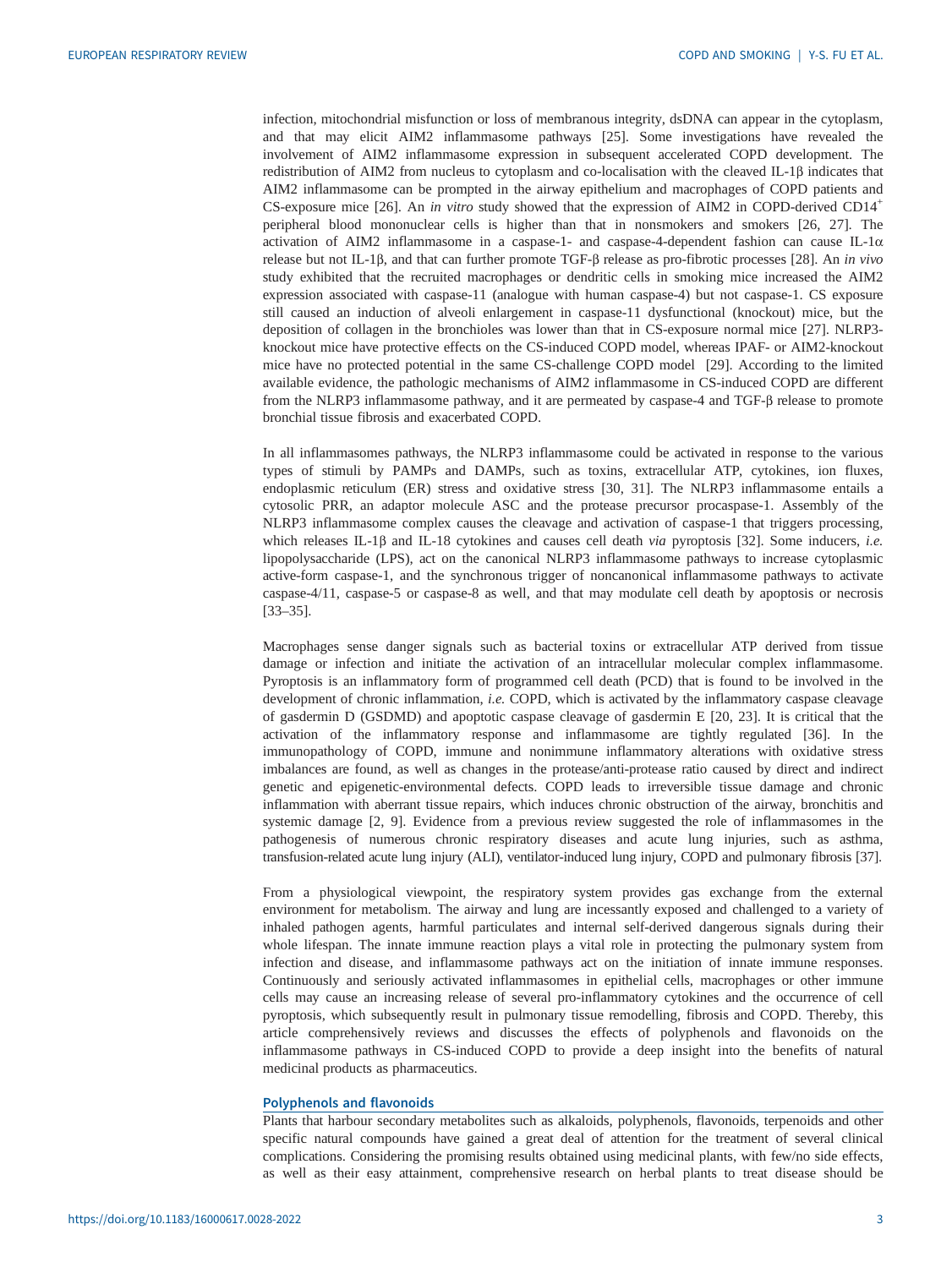anticipated [[38](#page-15-0)–[40](#page-16-0)]. Polyphenols are natural composites found in many plants. Mostly, the polyphenols are categorised in three major classes: flavonoids, lignans and nonflavonoids (stilbenes and phenolic acids). Flavonoids comprise a large class of food components encompassing the flavone, isoflavanone, flavanone, flavonols catechin and anthocyanin subclasses [[41](#page-16-0)–[43](#page-16-0)]. Remarkably, several biological properties of polyphenols have been scientifically demonstrated, including antiallergic, antiviral, antibacterial, anticarcinogenic, anti-inflammatory, antithrombotic, vasodilatory and hepatoprotective effects [[44, 45\]](#page-16-0), as well as benefits in age-associated diseases including cancer, diabetes, Alzheimer's, osteoporosis and Parkinson's [[46\]](#page-16-0).

#### The pathophysiology of CS-COPD

With cigarette smoking (active or passive) being one of the chief causes of its occurrence, about 20% of cigarette smokers develop COPD. Furthermore, estimates suggest that from 25% to 33% of COPD patients are nonsmokers. Notably, CS exposure has been observed to result in irreversible damage and sustained inflammation of the airway epithelium, which might lead to COPD, although the exact pathophysiology remains elusive. CS induces the gathering of inflammatory cells (macrophages, neutrophils and lymphocytes), cytokine production, the triggering of inflammasome components (NLRP3, ASC, caspase-1), depression-related behaviours, and the enhancement of glucocorticoid receptor (GR) signalling. One in vivo study investigated the relationship and underlying molecular mechanism of CS-exposure, COPD and depression, and the evidence indicated that glucocorticoid resistance was manifested during central nervous system inflammation due to CS exposure, and a potential crosstalk-underlined mechanism between the brain and lung was found [\[47](#page-16-0)].

Recent studies have revealed that mitochondria are engaged in innate immune signalling that shows critical features in CS-induced inflammasome activation, pulmonary inflammation and tissue-remodelling responses. Mitochondrial dysfunction might increase intracellular oxidative stresses, decrease intracellular ATP level and cause mitochondrial DNA leakage into cytoplasm to trigger different inflammasome pathways. It has been revealed that mitochondria play a crucial role on the pathogenesis of CS-induced COPD [[48\]](#page-16-0). While earlier studies have explored the character of membrane-bound Toll-like receptors in CS-induced inflammation, scarce information is available about the role of cytosolic NLRs in modulating CS-mediated inflammatory responses. The key role of the P2X7–NACHT, LRR and PYD domain-containing protein 3–ASC–caspase-1/11–IL-1β/IL-18 axis in CS-induced airway inflammation highlights this pathway as a probable therapeutic target for the treatment of COPD [[49\]](#page-16-0). Triggering receptors expressed on myeloid cells 1 (TREM-1) is a crucial signalling receptor that can amplify pro-inflammatory innate immune responses. The activation of TREM-1 can aggravate the formation of inflammation by activating NLRP3 inflammasome pathways, and blocking TREM-1 may inhibit oxidative stress and decrease pro-inflammatory cytokine expression in order to alleviate ALI [\[50](#page-16-0)]. There are two proteins involved in the intercellular communication of epithelial cells: connexins 40 and 43 (Cx40, Cx43). Several studies have indicated that oxidative stress, described as the overproduction of 4-hydroxy-2-nonenal (4-HNE), is a crucial factor in pulmonary fibrosis [\[51](#page-16-0)]. CS exposure might induce the activation of nuclear factor-κB (NF-κB) and increase the formation of 4HNE-Cx40 adducts that may cause lung epithelium losses to intercellular junctions and remodelling.

After exposure to CS extract (CSE), 16 human airway epithelial (16HBE) cells increase lactate dehydrogenase release, upregulate the transcription and translation of NLRP3 inflammasome, and augment caspase-1 activity; enhanced IL-1β and IL-18 cytokine release has also been observed. In addition, NLRP3 is required to activate caspase-1. The results suggest that 16HBE cells treated with NLRP3 small interfering RNA or a caspase-1 inhibitor to silence NLRP3 expression can cause a decrease of IL-1β release and cell pyroptosis. CSE-induced inflammation contributed to pyroptosis via the reactive oxygen species (ROS)–NLRP3–caspase-1 pathway in the 16HBE cells. Thereby, NLRP3 inflammasome participated in CSE-induced cell damage and pyroptosis, which affords a new insight into COPD [\[52](#page-16-0)].

In general, the activation of NLRP3 inflammasome and subsequent cytokine secretion is a life-threatening step for innate immune responses. The activation of NLRP3 inflammasome is triggered by several internal and external factors and consequently results in inflammatory cytokine secretion. Inflammasome formation and activity play risky roles in several pathologies of diseases, such as cardiovascular, digestive, lung, metabolic, renal and central nervous system diseases [\[53](#page-16-0)]. CS and CSE exposure may induce inflammation and contribute to epithelial cell pyroptosis through the ROS–NLRP3–caspase-1 pathway in airway and lung tissues [[52\]](#page-16-0). CS exposure leads to acute and chronic injury in lung tissues, as well as acting on the endothelial cells of the cardiovascular system to cause cell pyroptosis and the shrinkage of tunica intima/ endocardium and epithelium in the bladder. The activation of NLRP3 inflammasome in endothelial cells by inducible nitric oxide synthase (iNOS) following CS exposure may be mediated by the soluble guanylyl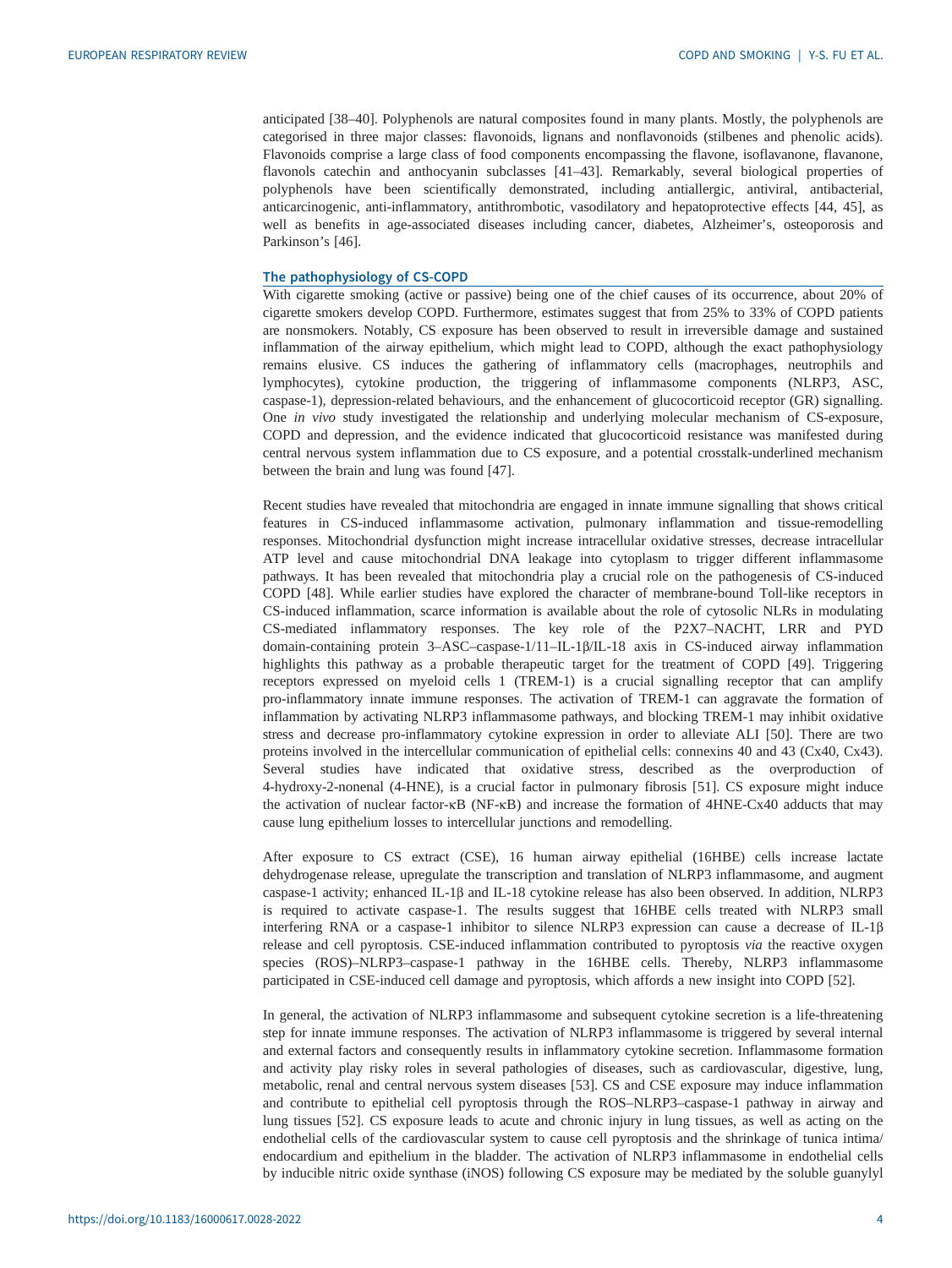cyclase–cyclic guanosine monophosphate–protein kinase G–tumour necrosis factor-α (TNF-α)-converting enzyme (TACE)–TNF-α pathway [\[54](#page-16-0)] as well as CS-induced pyroptosis of bladder tissues by activated the ROS–NLRP3–caspase-1 signalling pathway through the NLRP3 inflammasome activation relative pathways [\[55](#page-16-0)]. The nicotine in CS can decrease cell viability and induce ROS generation by triggering the NLRP6 inflammasome and provoke ER stress in human kidney cells to cause chronic kidney disease [[56\]](#page-16-0). GSDMD undergoes proteolytic cleavage with caspase-1 to release its N-terminal fragment, which in turn mediates IL-18 and IL-1β secretions and causes pyroptosis. Pyroptosis is an inflammatory form of PCD, defined as being caspase-GSDMD-dependent. The NLRP3 inflammasome plays an indispensable role in mediating GSDMD activation. Asthma or infections may induce airway inflammation and cell pyroptosis via NLRP3 signalling pathways to cause capase-1 activation. Activated caspase-1 catalyses pro-IL-1β and pro-IL-18 to form IL-1β and IL-18; however, it cleaves GSDMD to form GSDMD N-terminal fragment (GSDMD<sup>Nterm</sup>), which assembles into GSDMD<sup>Nterm</sup> membrane pores and releases pro-inflammatory cytokines, IL-1β and IL-18, and subsequently causes pyroptosis [[57, 58](#page-16-0)]. Current evidence has demonstrated that the NLRP3 inflammasome signalling axis could functionally mediate CS-induced inflammation, cytokine release, mucus production and pyroptosis in airway mucosa, which might be a critical mechanism associated with CS-induced airway remodelling. The involvement of signal pathways or targets in CS-induced lung injury or COPD from current investigations is summarised in [table 1.](#page-5-0) Moreover, the signal pathways or targets of the inflammasomes activated in COPD are illustrated in [figure 1](#page-6-0).

## Polyphenols treatment via inflammasome in a cigarette smoking model

Currently, there is great interest in the role of inflammasomes in chronic inflammatory lung diseases and their targeting potential for therapy [[7](#page-14-0)]. As alternative therapies, phytocompounds have been broadly used for destruction of inflammatory responses before. Selected phytochemicals have shown inhibitory properties on NLRP3 inflammasome activity in *in vitro* and *in vivo* tests [[53\]](#page-16-0). Some flavonoids perform anti-inflammatory effects through the obstruction of NF-κB and NLRP3 inflammasome, suppression of pro-inflammatory cytokine IL-1β, IL-2, IL-6, TNF-α and IL-17A production, down-regulation of chemokines, and decrease of reactive nitrogen species and ROS. The most effective flavonoids for inflammation and modified immune responses are apigenin, quercetin and epigallocatechin-3-gallate (EGCG), although other compounds are still under investigation and cannot be omitted. The promising future of these compounds in different therapies has been discussed [\[72](#page-17-0)]. EGCG is the most plentiful catechin in green tea and provides protection against oxidative stress, lipid peroxidation and inflammatory responses caused by CS. Treatment with EGCG can decrease ROS production and suppress the lipid peroxidation induced by CSE and 4-HNE–protein adduct formation in airway epithelial cells. Further, it can inhibit CSE-induced NF-κB activity to decrease pro-inflammatory gene expression (cyclooxygenase-2 (COX-2), IL-6, IL-8, NADPH oxidase 4 (NOX4), iNOS, intercellular adhesion molecule 1, matrix metalloproteinase-9, cyclin-D1) via inhibition of the CSE-induced mitogen-activated protein kinase (MAPK) pathway [[73, 74\]](#page-17-0). EGCG can restore superoxide dismutase (SOD) and catalase activities in the lungs and decrease CS-induced goblet cell hyperplasia and emphysema [\[75](#page-17-0)]. CS promotes mucus secretion and has a strongly effects the synthesis and secretion of MUC5AC [\[76](#page-17-0)]. Theaflavins are flavonoids extracted from black tea and are major antioxidants with protective effects. These effects are ascribed to the following major polyphenols: theaflavin, theaflavin-3-gallate, theaflavin-3′-gallate and theaflavin-3,3′-digallate [\[77](#page-17-0)]. Oral treatments with theaflavins showed the inhibition of epidermal growth factor receptor (EGFR) activation by CS and relieved airway mucous hypersecretion to reduce the levels of mucin MUC5AC [[78](#page-17-0)]. Alternatively, treatment with theaflavin-3,3'-digallate significantly promoted the anti-oxidation capacity of lung tissues and attenuated CSE-induced emphysema and lung injury. Theaflavin-3,3'-digallate can decrease the generation of ROS and the expression levels of TNF-α, IL-1β and IL-6 of BEAS-2B (human bronchial epithelial) cells and inhibits necroptosis via the mediation of p38 MAPK–receptor-interacting serine–threonine-protein kinase 3 (RIPK3)–mixed lineage kinase domain-like pseudokinase (MLKL) signalling pathways. The pro-inflammatory cytokine IL-1 is catalysed by capase-1 from activated NLRP3 inflammasome. The protective effects of theaflavin-3,3'-digallate might inhibit NLRP3 pathways [\[79](#page-17-0)].

Flavonoids, e.g. (-)-epicatechin, increase tripartite motif-containing protein 25 and nuclear factor erythroid 2 related factor 2 (Nrf2) protein expression to promote ubiquitin-mediated Keap1 degradation and inhibit the activation of NLRP3 inflammasome by CS stimulation [[80](#page-17-0)]. In the CS-induced airway inflammation of rats, baicalin treatment can modulate the histone deacetylase 2 (HDAC2)–NF-κB–plasminogen activator inhibitor type-1 signalling pathway to attenuate inflammation [\[81\]](#page-17-0). In the CS-induced COPD model, the TREM-1 level was increased, which activated the NLRP3 inflammasome pathway to aggravate tissue inflammation and lung injury [[68](#page-17-0)]. TREM-1 is a crucial signalling receptor that can amplify pro-inflammatory innate immune responses. The activation of TREM-1 can aggravate the formation of inflammations by activating NLRP3 inflammasome pathways. Blocking TREM-1 may inhibit oxidative stress and decrease pro-inflammatory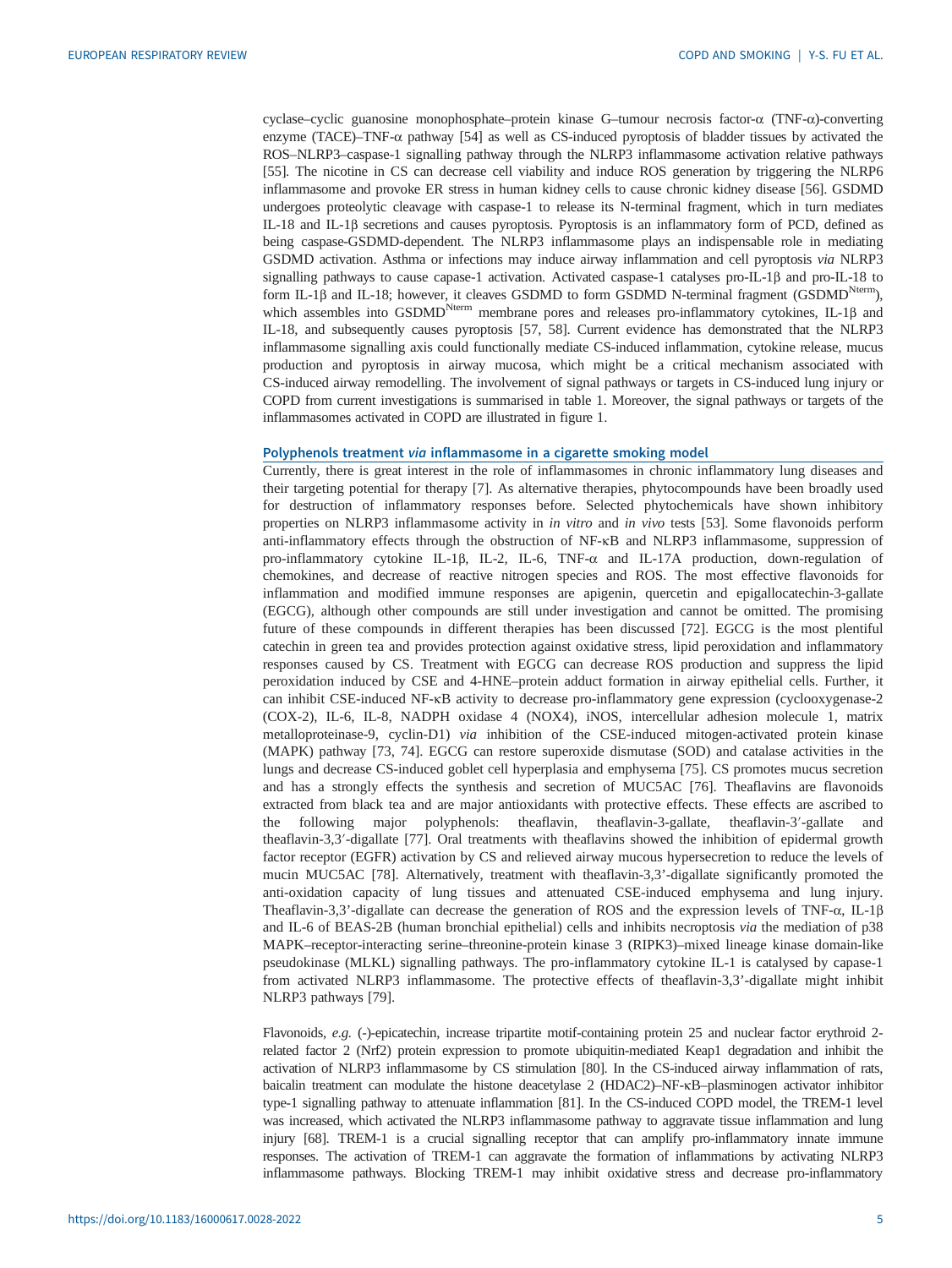<span id="page-5-0"></span>

| TABLE 1 Summary of the involvement of signal pathways or targets in cigarette smoke (CS)-induced lung injury or COPD from current<br>investigations |                                                                                                                                                                                                                                                                                                                                                          |                                                                                                                                                                                                                                           |        |
|-----------------------------------------------------------------------------------------------------------------------------------------------------|----------------------------------------------------------------------------------------------------------------------------------------------------------------------------------------------------------------------------------------------------------------------------------------------------------------------------------------------------------|-------------------------------------------------------------------------------------------------------------------------------------------------------------------------------------------------------------------------------------------|--------|
| Induction model (in vitro)                                                                                                                          | Induction model (in vivo)                                                                                                                                                                                                                                                                                                                                | Significant findings                                                                                                                                                                                                                      | Ref.   |
| <b>CSE treatment: A549 cells</b><br>CSE treatment: BEAS-2B cells                                                                                    |                                                                                                                                                                                                                                                                                                                                                          | TRP ion channels, TRPA1 and TRPV1, mediate CSE-induced<br>damage of bronchial and alveolar epithelial cells via<br>modulation of oxidative stress, inflammation and<br>mitochondrial damage.                                              | $[59]$ |
| CSE/LPS treatment: MDM cells<br>CSE/LPS treatment: THP-1 cells                                                                                      |                                                                                                                                                                                                                                                                                                                                                          | Increased caspase-1 activity via an NLRP3-independent and<br>TLR4-TRIF-caspase-8-dependent pathway.                                                                                                                                       | [60]   |
| CSE treatment: 16HBE cells                                                                                                                          | CS exposure: male C57BL/6J mice, 30 days, with<br>twice LPS (30 µg per 6 µL) intratracheal<br>instillation                                                                                                                                                                                                                                               | CSE-induced inflammation and contributed to pyroptosis<br>through the ROS-NLRP3-caspase-1 pathway in 16HBE<br>cells.                                                                                                                      | $[52]$ |
| CSE treatment: NCI-H292, 16HBE,<br><b>NHBE</b> cells<br>CSE treatment: THP-1 cells, MDM<br>cells                                                    |                                                                                                                                                                                                                                                                                                                                                          | CSE- and eHSP70-induced ATP secretion and differential<br>activation of NLRP3 inflammasome.                                                                                                                                               | [61]   |
| CSE treatment: THP-1 cells, MDM<br>cells                                                                                                            | CS exposure: male C57BL/6 mice, 6 months<br>exposure                                                                                                                                                                                                                                                                                                     | CSE decreased NLRP3 protein abundance via increased<br>ubiquitin-mediated proteasomal processing. The release<br>of IL-1 $\beta$ and IL-18 was also decreased with CSE. Provides<br>mechanistic insights on immunosuppression in smokers. | $[62]$ |
| <b>CSE treatment: THP-1 cells</b>                                                                                                                   | CS exposure: C57BL/6 mice, 5 weeks exposure                                                                                                                                                                                                                                                                                                              | CS repressed central components of the innate immune<br>response to inhaled asbestos.                                                                                                                                                     | $[63]$ |
| <b>CSE treatment: THP-1 cells</b>                                                                                                                   |                                                                                                                                                                                                                                                                                                                                                          | MyD88 inhibition markedly attenuated the expression of<br>NLRP3 markers (NLRP3, caspase-1, IL-1 $\beta$ and IL-18), IL-6,<br>SOCS3 and NF-KB.                                                                                             | [64]   |
| CSE/LPS treatment: A549 cells                                                                                                                       |                                                                                                                                                                                                                                                                                                                                                          | NLRP3 inflammasome is upregulated in COPD exacerbation<br>and novel biomarkers for COPD exacerbation.                                                                                                                                     | [65]   |
|                                                                                                                                                     | CS exposure: male C57BL/6 mice (wild type,<br>$\mathsf{ASC}^{-/-}$ , $\mathsf{NALP3}^{-/-}$ , $\mathsf{IPAF}^{-/-}$ , $\mathsf{IL-1B}^{-/-}$ , $\mathsf{IL-1\alpha}^{-/-}$ ,<br>IL-18 <sup>-/-</sup> , IL-18R <sup>-/-</sup> , caspase-1/11 <sup>-/-</sup> and<br>caspase-11 <sup>-/-</sup> ), 3 days LPS (1 mg·mL <sup>-1</sup> ) aerosol<br>for 30 min | A key role for the P2X7-NALP3-ASC-caspase-1/11-IL-1ß-<br>IL-18 axis in CS-induced airway inflammation.                                                                                                                                    | $[9]$  |
|                                                                                                                                                     | Fresh-frozen lung tissues from COPD patients<br>and healthy<br>CS exposure: $NLRX1^{-/-}$ mutant mice and<br>wild-type mice, exposure 3 months                                                                                                                                                                                                           | CS-dependent NLRX1 inhibition facilitates MAVS/RHL<br>activation and subsequent inflammation, remodelling,<br>protease, cell death, and inflammasome responses.                                                                           | [66]   |
|                                                                                                                                                     | CS exposure: female BALB/c mice, exposure<br>6 weeks plus gestation and lactation periods                                                                                                                                                                                                                                                                | Maternal CSE had adverse impacts on the male offspring's<br>lungs, which were partially alleviated by maternal<br>L-carnitine supplementation. Females were less affected<br>by the adverse effects of maternal CSE.                      | $[67]$ |
| CSE treatment: RAW264.7 cells                                                                                                                       | CS exposure: male C57BL/6J mice, exposure<br>15 weeks                                                                                                                                                                                                                                                                                                    | TREM-1 promoted the lung injury and inflammation in<br>COPD mouse through activation of NLRP3<br>inflammasome-mediated pyroptosis. A novel mechanism<br>of TREM-1 in COPD development.                                                    | [68]   |
| CSE treatment: RAW 264.7 cells<br>LPS treatment: RAW 264.7 cells<br>DEP treatment: RAW 264.7 cells                                                  | PPE (15 $\mu$ g per 50 $\mu$ L) intratracheal instillation:<br>C57BL/6 female mice                                                                                                                                                                                                                                                                       | The NLRP3 inflammasome is activated by DEPs in ex vivo<br>tissue explants from elastase-induced emphysema<br>animal model. NAC inhibits this activation.                                                                                  | $[69]$ |
| UFP treatment: COPD and<br>non-COPD PBMCs<br>UFP treatment: smoker and<br>non-smoker PBMCs                                                          |                                                                                                                                                                                                                                                                                                                                                          | Combustion-generated UFPs induced the release of<br>caspase-4-dependent inflammasome from PBMCs of<br>COPD patients compared with healthy subjects.                                                                                       | $[70]$ |
|                                                                                                                                                     | CS exposure: SD rats for 2 months with twice<br>LPS (200 µg per 100 µL) intratracheal<br>instillation                                                                                                                                                                                                                                                    | SIRT1 attenuated apoptosis and ER stress in the lung<br>tissues. A positive correlation was identified between<br>SIRT1 and oxygen regulated protein 150.                                                                                 | $[71]$ |

16HBE: human airway epithelial cell; A549: alveolar epithelial cell; ASC: apoptosis-associated speck-like protein containing a caspase recruitment domain; BEAS-2B: human bronchial epithelial cell; CSE: cigarette smoke extract; DEP: diesel exhaust particle; ER: endoplasmic reticulum; eHSP70: extracellular heat shock protein 70kDa; IL: interleukin; IPAF: interleukin converting enzyme protease activating factor; LPS: lipopolysaccharide; MAVS: mitochondrial antiviral signalling protein; MDM: human monocyte-derived macrophage; NAC: N-acetylcysteine (an ROS scavenger); NALP3: NACHT, LRR and PYD domains-containing protein 3; NCI-H292: human lung mucoepidermoid carcinoma cell; NF-κB: nuclear factor-κB; NHBE: normal human bronchial epithelial cell; NLRP3: nucleotide-binding oligomerisation domain-like receptor family, pyrin domain containing protein-3; NLRX1: nucleotide-binding oligomerisation domain, leucine rich repeat containing X1; PBMC: human peripheral blood mononuclear cell; PPE: porcine pancreatic elastase; RAW 264.7: mouse macrophage; RHL: RIG-I-like helicase; ROS: reactive oxygen species; SD: Sprague Dawley; SIRT1: sirtuin 1; SOCS3: suppressor of cytokine signalling 3; THP-1: monocytic leukaemic cell line; TLR: Toll-like receptor; TREM-1: triggering receptor expressed on myeloid cells 1; TRIF: TIR-domain-containing adaptor-inducing interferon-β; TRP: transient receptor potential protein; TRPA1: transient receptor potential cation channel, subfamily A, member 1; TRPV1: transient receptor potential cation channel subfamily V member 1; UFP: ultrafine particulate.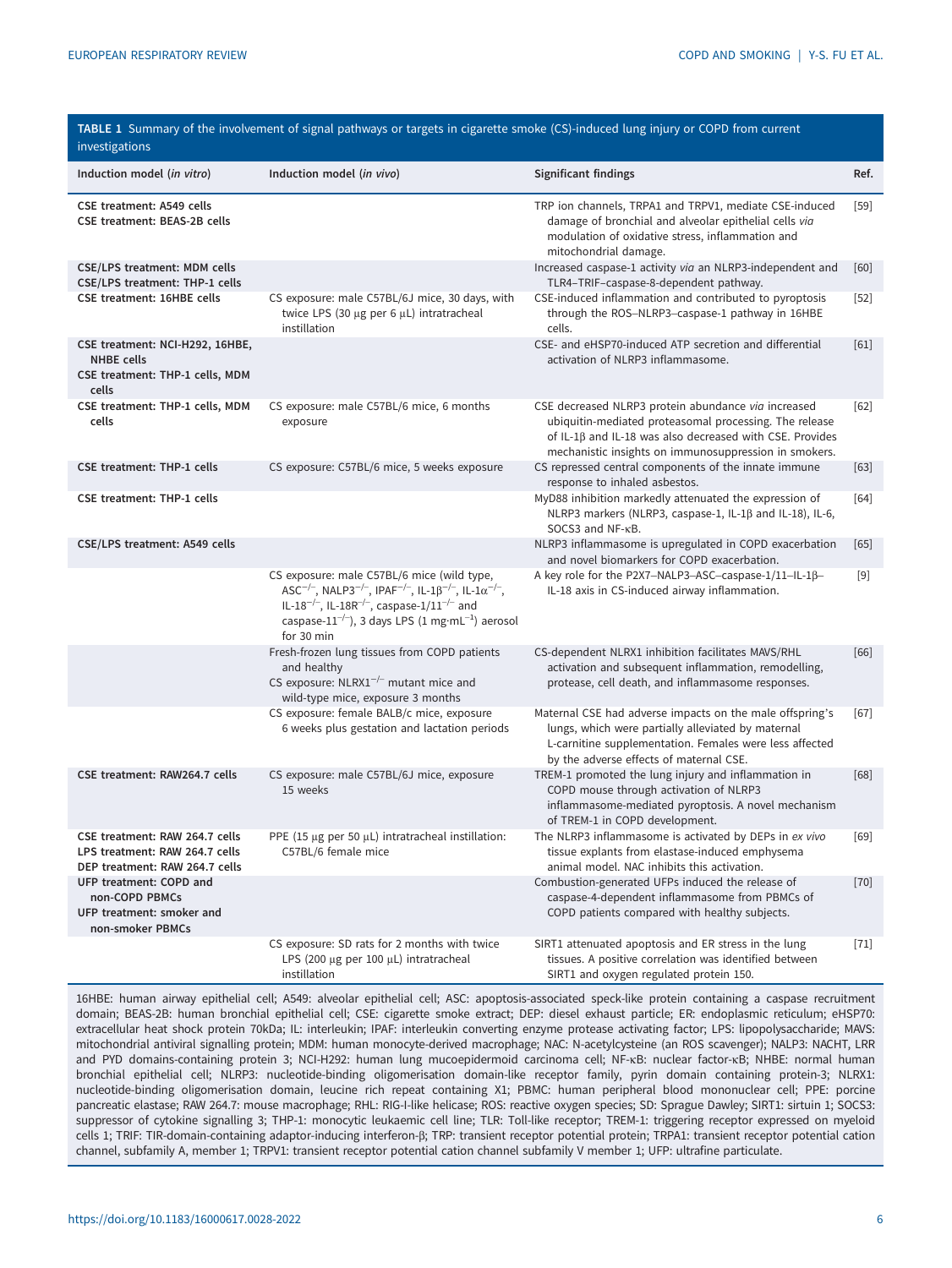<span id="page-6-0"></span>

FIGURE 1 The relationships between current investigations of the signal pathways or targets of inflammasomes involved in COPD. ASC: apoptosis-associated speck-like protein containing a caspase recruitment domain; CS: cigarette smoke; CSE: cigarette smoke extract; DEP: diesel exhaust particle; eATP: extracellular ATP; eHSP70: extracellular heat shock protein 70kDa; GSDMD: gasdermin D; IL: interleukin; LPS: lipopolysaccharide; MAPK: mitogen-activated protein kinase; NALP: NACHT, LRR and PYD domains-containing protein; NF-κB: nuclear factor-κB; NLRP3: nucleotide-binding oligomerisation domain-like receptor family, pyrin domain containing protein-3; TLR: Toll-like receptor; UFP: ultrafine particulate.

cytokine expression in response to ALI [\[50\]](#page-16-0). TREM-1, as the macrophage's cell surface receptor, is involved in the spread of the inflammatory response to bacterial infections or LPS challenges. Pre-treatment with quercetin, resveratrol and tea polyphenols can inhibit the secretion/shedding of soluble TREM-1 [\[82](#page-17-0)–[84\]](#page-17-0). Quercetin is one of polyphenols that functions as an ROS scavenger and adenosine monophosphate-activated protein kinase (AMPK) activator. Peripheral blood mononuclear cells from COPD patients treated with quercetin can activate AMPK and promote the expression of Nrf2, which was found to reverse CSE-induced corticosteroid insensitivity [\[85\]](#page-17-0). Quercetin can protect and reduce the oxidative stress of macrophages from CSE exposure via reducing the levels of leukocytes, oxidative stress, histological pattern alterations of pulmonary parenchyma and lung function alterations [\[86\]](#page-17-0). In vitro CSE-induced results showed that several fatty acid esters of quercetin-3-O-glucoside had a protective potential against nicotine-induced cell death, membrane lipid peroxidation, and ameliorated the inflammation biomarkers COX-2 and prostaglandin E2 expression [[87](#page-17-0)]. An in vitro study has shown that jaboticabin and 3,3'-dimethyellagic acid-4-O-sulphate are polyphenols originating from jaboticaba and exhibit anti-inflammatory activities induced by CSE [[88](#page-17-0)]. Extracts of Tussilago farfara have a high polyphenol content and excellent antioxidant and good antimicrobic properties [\[89\]](#page-17-0). CS-induced lung inflammation can be attenuated by using ethanol extract from  $T$ . farfara flower buds through mediating the NLRP3 inflammasome, NF-κB and Nrf2 pathways [\[90\]](#page-17-0). N-Acetylcysteine has shown the potential to improve the immune state of COPD patients and a COPD animal model by downregulating pro-inflammatory and inflammatory cytokines, including IL-1β, IFN- $\gamma$ , TNF- $\alpha$  and IL-18, through modulating and suppressing the NLRP3 inflammasome pathways of macrophages [\[91\]](#page-17-0). Magnesium isoglycyrrhizinate (MgIG), glycyrrhizic acid, is an anti-inflammatory agent originally used for treating hepatitis. Animals treated with MgIG experienced reduced inflammatory cell infiltration and accumulation in broncho-alveolar lavage. Decreased IL-6 and TNF-α production was revealed in the serum of CS/LPS-induced COPD rats through the inhibition of NLRP3 pathways [\[80\]](#page-17-0). For protection against epithelial injury by CS exposure, corilagin can reduce CS-induced intercellular junction breakdown on epitheliums by inhibiting 4HNE-Cx40 adduct formation and NF-κB activation to diminish CS-induced epithelial changes [\[92\]](#page-17-0).

Gallic acid (GA) is a natural phenolic composite with high free radical scavenging potential to act as an antioxidant and anti-inflammatory agent [\[93](#page-17-0)]. GA treatment can restrain elastase-induced neutrophil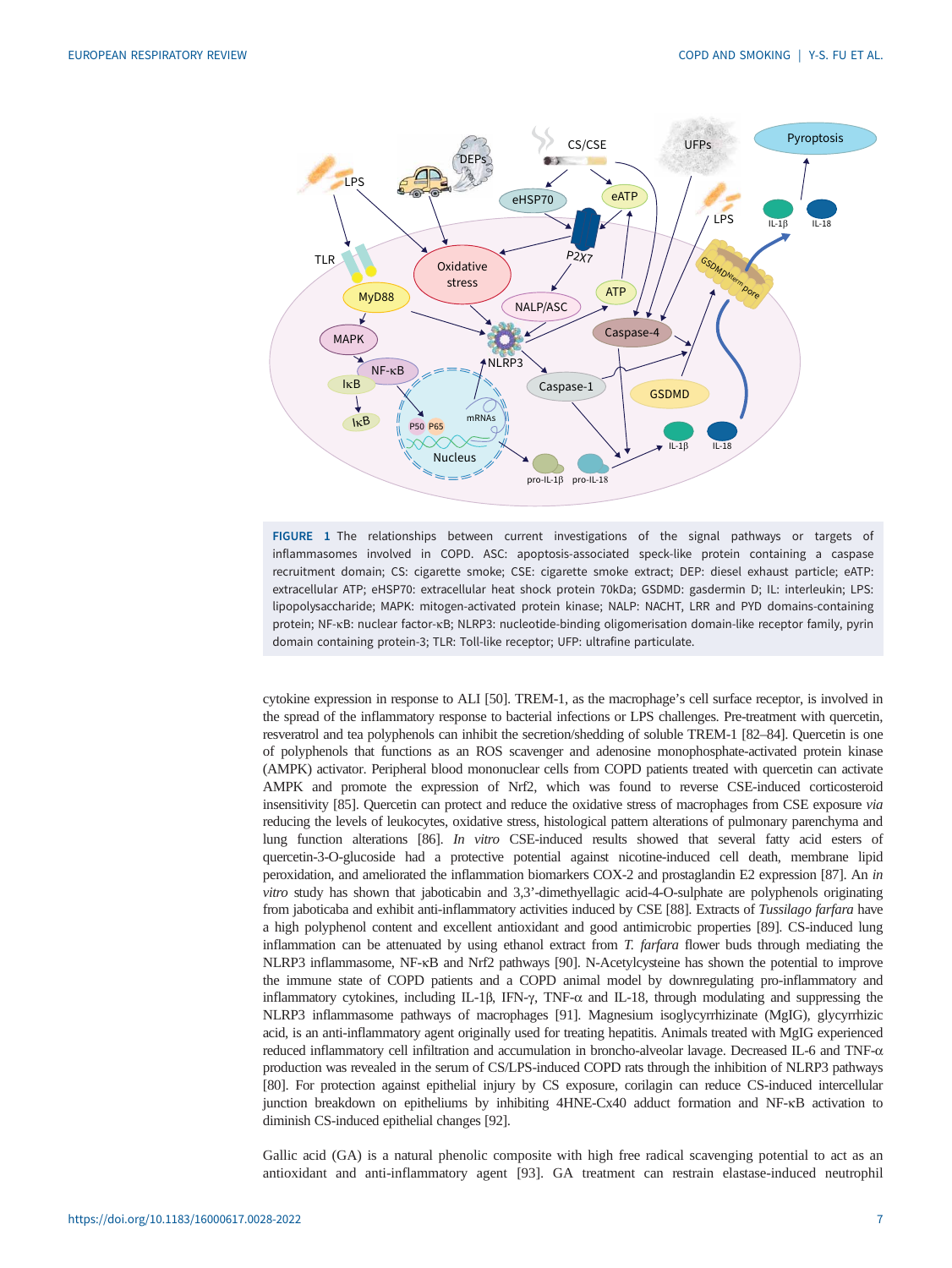infiltration and elevate myeloperoxidase (MPO) activity. In addition, production of the pro-inflammatory cytokines IL-6, TNF- $\alpha$  and IL-1β is suppressed by phosphorylation of p65NF-κB and IκBα with the down-regulation of IL-1β/TNF-α/keratinocyte chemoattractant/macrophage inflammatory protein-2/ granulocyte colony stimulating factor gene expression. GA also suppressed the influx of neutrophils and macrophages induced by CS and dampened the expression of TNF-α/MIP-2/KC genes. This could significantly restore the levels of glutathione reductase and catalase, as well as reduce xanthine oxidase activity in lung tissues to attenuate and modulate the tissue oxidative stress and inflammation induced by CS [\[94](#page-17-0), [95](#page-18-0)]. Exposure to particulate matter (PM) from air pollution decreases Nrf2 expression; GA can restore antioxidant status through activating the Nrf2 pathway to prevent and attenuate lung injury from PM exposure [[96\]](#page-18-0). In CS-induced acute and chronic lung injuries, supplements with pomegranate juice can significantly protect lung tissue from injuries and decrease the expression of inflammatory mediators, apoptosis and oxidative stress [[97\]](#page-18-0). In CSE and porcine pancreatic elastase (PPE)-induced animal models, spray instillations with salvianolic acid B significantly improved the bioavailability about 30∼100 fold over oral administration. The anti-emphysema effects of salvianolic acid B can reduce CSE-induced apoptosis and lipid peroxidation, elevate phosphor-signal transducer and activator of transcription 3 and vascular endothelial growth factor (VEGF) expression, and stimulate lung cell proliferation to enable the reversal of alveolar structural destruction in vivo [[98\]](#page-18-0). CSE may cause inflammation and increase the tissue oxidative stress that leads to decreased elastin formation of fibroblasts by inhibiting the enzyme activity of lysyl oxidase [[99\]](#page-18-0). The bioavailability of isorhapontigenin by oral administration is high and it has good anti-inflammatory effects and pharmacokinetic properties [\[100\]](#page-18-0). In vitro cells treated with isorhapontigenin can effectively reduce the levels of ROS and display cytokine-suppressing effects through the inhibited phosphoinositide 3-kinase (PI3K)/protein kinase B (Akt) pathway, which is insensitive to corticosteroids [\[101\]](#page-18-0). Silymarin has been reported to attenuate the chronic inflammation and oxidative stress in a CS-induced COPD model and the anti-inflammatory effect of silymarin may thoroughly suppress the activity of the extracellular signal-regulated kinases (ERK)/MAPK pathway [[102](#page-18-0), [103\]](#page-18-0). Murine orally received isoflavones led to reduced CS-induced pro-inflammatory cytokine gene expression, decreased inflammatory cells in the bronchoalveolar lavage fluid (BALF) and shrunk pulmonary emphysema [\[104\]](#page-18-0). Curcumin is a naturally existing polyphenolic compound present in the rhizome of Curcuma longa belonging to the family Zingiberaceae. The biological activity of curcumin to regulate the function of multiple signal pathways or transductions is linked with the attenuation of acute and chronic diseases. Numerous pre-clinical and clinical studies have demonstrated that curcumin modulated several mediators in cell signal transduction pathways including Akt, AMPK, activator protein 1, β-catenin, enhancer binding protein α, ERK5, p38/MAPK, mammalian target of rapamycin (mTOR), MyD-88, NLRP3 inflammasome, Notch-1, Nrf2, P21 (RAC1) activated kinase 1, PI3K, peroxisome proliferator-activated receptor γ (PPARγ), Rac1, Shh, STAT3, TGF-β, Toll-like receptor (TLR)-4 and Wnt [\[105](#page-18-0)–[107\]](#page-18-0). The use of adjuvants such as piperine, curcumin nanoparticles, liposomal curcumin and the curcumin phospholipid complex showed the enhanced bioavailability and therapeutic potential [[105](#page-18-0)]. In vitro, curcumin treatment can activate the PPARγ pathway and inhibit the NF-κB pathway to attenuate CSE-induced cell death and inflammatory cytokine expression. In vivo CS exposure can down-regulate the PPAR $\gamma$ + cell number in lung tissues; while curcumin treatment can restore it and hinder TNF- $\alpha$  and IL-6 levels of serum to mitigate CS-induced inflammation [[106](#page-18-0)]. Oral curcumin administration can increase the antioxidant gene expression in alveolar macrophage and lung tissue, such as oxygenase-1, glutamate-cysteine ligase and glutathione reductase, increase MPO activity, and decrease the neutrophils and macrophages in BALF to decrease intratracheal PPE- and CS-induced pulmonary inflammation and emphysema in mice [\[107\]](#page-18-0). Effective anti-inflammation corticosteroids are widely used in clinical therapies for asthma and COPD treatment. The suppression of pro-inflammatory gene expression by corticosteroids is based on the recruitment of the transcriptional co-repressor HDAC2 into an activated GR complex [[108](#page-18-0)]. Chronic oxidative stress in COPD lungs is impeded HDAC2 activity [[109](#page-18-0)], which blocks steroid efficacy or causes desensitisation [\[110\]](#page-18-0). Curcumin can restore and promote HDAC2 expression and activity, which may reverse the steroid insensitivity of asthma or CS-induced COPD [[111](#page-18-0)]. In ALI induced by a serious infection, e.g. sepsis, curcumin treatment can hinder NF-KB, NLRP3 and pyroptosis-related protein expressions and increase sirtuin 1 (SIRT1) expression to demonstrate the protective effects of curcumin on septic ALI through up-regulation of SIRT1 to modulate the NLRP3 inflammasome pathway [\[112\]](#page-18-0). The major limiting factor of curcumin medical applications is its low bioavailability. However, there is a new treatment formulation using dry powder inhalation of curcumin for COPD that can provide good solubility and dissolution [[113](#page-18-0)]. There are several classes of polyphenols present in apple juice, including flavanols, dihydrochalcones, flavan-3-ols and phenolic acids. Apple phenolics function as strong anti-inflammatory agents by shielding tissues from inflammatory injury [[114](#page-18-0)]. Animals that received the oral administrate of apple polyphenols had significantly decreased oxidative stress and expression of pro-inflammatory factors in the lungs, reduced CS-induced accumulation of inflammatory cells in airways and lung, which might be partially reduced by inhibiting the P38/MAPK signalling pathway [[115](#page-18-0)]. Increasing studies have illustrated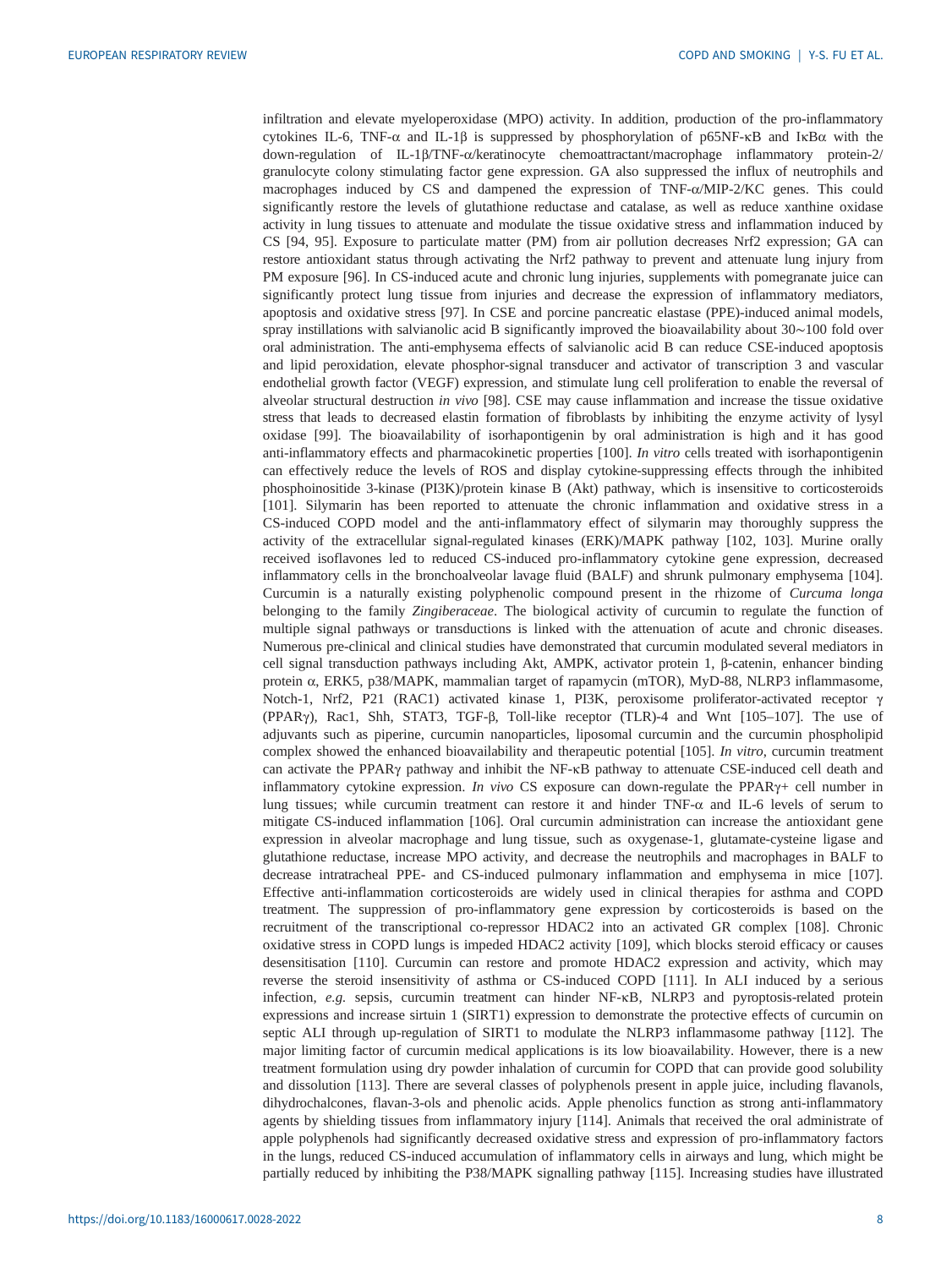the favourable therapeutic effects of resveratrol against lung diseases by preventing ageing, inflammation, oxidative stress, fibrosis and cancer in vitro and in vivo. Treatment with resveratrol can hinder inflammatory cytokine IL-1β and stimulated anti-inflammatory cytokine IL-8 release from alveolar macrophages in COPD [[116](#page-18-0)]. Additionally, resveratrol treatment attenuates CSE-mediated glutathione (GSH) depletion in alveolar epithelial cells by promoting GSH synthesis and Nrf2 activity [\[117\]](#page-18-0).

Corticosteroids are inefficient for reducing IL-8 and granulocyte-macrophage colony-stimulating factor (GM-CSF) release from alveolar macrophages, and inflammatory mediators released from the airways smooth the muscle cells of COPD patients. Resveratrol treatment can reduce the release of IL-8 and GM-CSF and restore VEGF release from human airway smooth muscle cells in COPD [\[118\]](#page-18-0). The combinative treatment of resveratrol and dexamethasone can significantly reduce all inflammatory parameters [[119](#page-18-0)]. Resveratrol treatment can upregulate SIRT1 and proliferator-activated receptor-γ coactivator-1α (PGC-1α) expression to decrease the level of malondialdehyde and increase activity of SOD [\[71](#page-17-0), [120\]](#page-18-0). In an in vivo CS-induced or LPS treatment COPD model, oxidative stress and inflammation caused injury to respiratory and cardiovascular systems. Treatment with resveratrol could reduce cardiac oxidative damage, prevent left ventricular remodelling and restore the expression of SIRT1 in the hearts of aged rats with emphysema [[121](#page-18-0)] and may have a protective effect against CSE-induced apoptosis of human bronchial epithelial cells [\[122\]](#page-19-0). In an elastase-induced pulmonary emphysema COPD model, the expression of VEGFA, Nrf2, manganese SOD and airspace volume were significantly augmented in the lung tissues of the resveratrol treatment group [[123](#page-19-0)]. In a combined LPS/CE-induced COPD model, resveratrol could significantly decrease the inflammatory cells in BALF and the level of inflammatory-IL-17, IL-6, IL-8, TNF- $\alpha$  and TGF-β cytokines in the lungs [\[124\]](#page-19-0).

In CS exposure-induced chronic bronchitis, naringin treatment can significantly reduce the concentrations of IL-8, leukotriene B4 and TNF-α in BALF and improve SOD activity in lung tissues [\[125\]](#page-19-0). Naringin is a flavanone glycoside found in citrus fruits and grapefruit that is characterised by the following effects: antioxidation, anti-peroxidation and anti-inflammation [[126](#page-19-0)]. Naringin treatment can significantly reduce ovalbumin-induced coughs and airway hyper-responsiveness and inhibit inflammatory cell infiltration and IL-4, IL-5 and IL-13 in BALF [[127](#page-19-0)]. Naringin can restore the IL-10 level, prevent CS-induced neutrophil infiltration and decrease the activation of MPO and MMP-9 with suppressed inflammatory cytokine release, such as TNF- $\alpha$  and IL-8, in a CS-exposed animal model [[128](#page-19-0)]. *Liquiritin apioside* is a flavonoid from Glycyrrhiza uralensis that can protect lung epithelial cells from CS-induced injury by increasing the levels of anti-oxidative GSH and obstructing the expressions of TGF-β and TNF-α [[129](#page-19-0)].

Additionally, some flavonoids and polyphenols have been found to perform or moderate the AIM2 inflammasome pathway. Quercetin treatment was found to impede NLRP3 inflammasome and the expression of pro-caspase-1 as well as suppressing the expression of AIM2 in a dose-dependent fashion in in vitro and in vivo investigations [[130](#page-19-0), [131](#page-19-0)]. Treatment with EGCG failed to decrease AIM2 expression, but it could down-regulate the expression of active caspase-1 and IL-1β in epidermal keratinocytes [\[132\]](#page-19-0). Several flavonoids have been demonstrated to have multiple inhibiting effects on different inflammasomes. Glycyrrhizin, one of the triterpenoids, has hindering effects on both NLRP3 and AIM2 inflammasomes to decrease the formation of active-form caspase-1 and IL-1β release [[133](#page-19-0)]. Isorhamnetin can impede AIM2 and NLRP3 inflammasome to decrease several pro-inflammatory cytokine expressions, such as IL-1α, β, IL-18, TGF-β and hyperoside; it suppresses the activation of AIM2 and NLRC4 inflammasome but does not affect cytokine expression [\[134\]](#page-19-0). In vitro, THP-1 cells treated with apigenin significantly inhibit NLRP3 and AIM2 inflammation to reduce caspase-1 and IL-1β production [\[135\]](#page-19-0). The activation of AIM2 inflammasome expression in A549 and H460 cells could be suppressed by luteolin in a concentration-dependent manner [[136](#page-19-0)]. Some flavonoids can serve as activators of inflammasome, i.e. icariside I and bavachin. Icariside I can promote and regulate bone remodelling and is considered to be a candidate compound for osteoporosis treatment [\[137\]](#page-19-0). Bavachin can increase the mRNA levels of oestrogen-responsive genes and serve as the activator of oestrogen receptor [[138](#page-19-0)]. A recent study showed that bavachin and icariside I could selectively exacerbate NLRP3 inflammasome but not NLRC4 or AIM2 to promote the expression and activity of caspase-1, TNF-α and IL-1β and that may cause idiosyncratic hepatocyte toxicity [\[138, 139](#page-19-0)].

## Alternative treatments via inflammasome-mediation for COPD

Hydrogen sulphide played a protective role in PM-induced mice emphysema and airway inflammation by hampering the formation of NLRP3 inflammasome and apoptosis via the Nrf2-dependent pathway [\[140\]](#page-19-0). Recently, low-molecular-weight anti-inflammatory agents, including antioxidants, inflammasome inhibitors, kinase inhibitors, modulators of inflammatory mediators, phosphodiesterase-4 inhibitors, protease inhibitors, and other agents have shed light on the development of COPD treatment. The molecular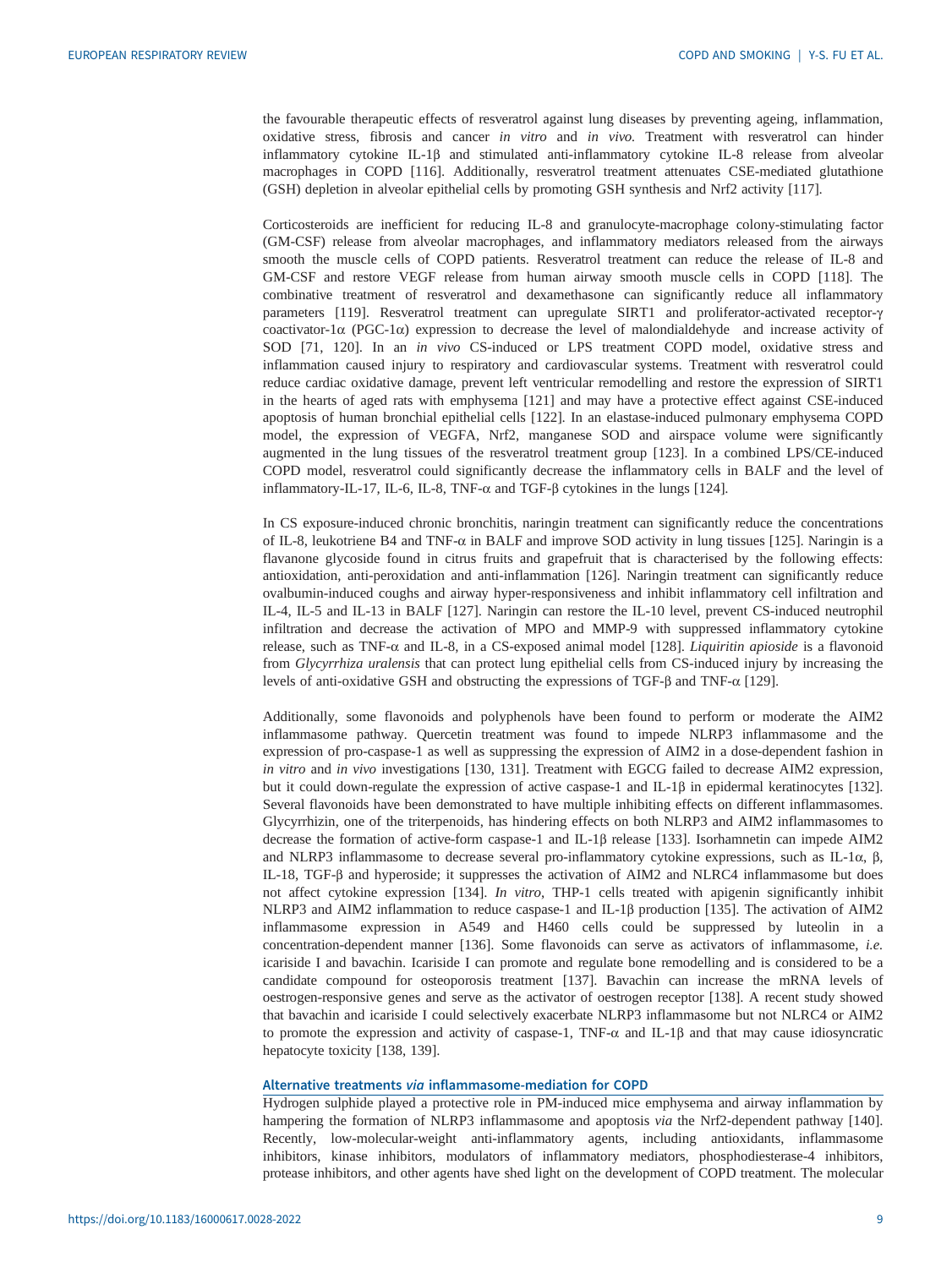docking results of low-molecular-weight agents and targeted proteins provide new insights for targeted COPD treatments, particularly for small-molecule agents [\[141\]](#page-19-0). Melatonin showed protection against COPD in vitro and in vivo tests. It activated the intracellular antioxidant thioredoxin-1 (thereby inhibiting the thioredoxin-interacting protein–NLRP3 pathway) and suppressing the impaired mitophagy-mediated inflammasome activation (upregulating PTEN-induced kinase 1, Parkin and LC3B-II expression). Melatonin also enhanced the overall anti-oxidative status of a COPD lung via Nrf2–haem oxygenase-1 axis restoration [[142](#page-19-0)]. Melatonin attenuated airway inflammation via SIRT1-dependent inhibition of NLRP3 inflammasome and IL-1β in rats challenged with CS and LPS [[143](#page-19-0)]. MCC950 is a potent and selective inhibitor of NLRP3 inflammasome and reduced the mRNA expressions of IL-1β, IL-8, TGF-β and MMP-9. At 24 h after LPS instillation, MCC950 could also reduce the protein levels of IL-1β, IL-18 and caspase-1 in mice [\[144\]](#page-19-0). Lipoxin receptor agonist (BML-111) may prevent the activation of NLRP3 inflammasome and hinder ROS production via upregulation of Nrf2 in COPD model mice [\[145\]](#page-19-0). Forskolin and isoforskolin (ISOF) are polyphenols isolated from Coleus forskohlii and have been reported to have anti-inflammatory and anti-oxidative effects [[146](#page-19-0)]. Forskolin inhibited the activation of NLRP3 inflammasome and decreased the secretions of IL-1β and IL-18 from macrophages [[147](#page-19-0), [148\]](#page-19-0). ISOF alleviated the acute exacerbation of COPD by prompting pulmonary function and mitigating inflammation via downregulation of pro-inflammatory cytokines (TNF-α, IL-1β, IL-6), monocyte chemoattractant protein-1, monokine induced by interferon-γ, IP-10, C-reactive protein, Th17/IL-17A and NF-κB/NLRP3 pathways in CS-induced mice [\[149\]](#page-20-0). ISOF also tempered IL-1β and IL-18 secretion by NLRP3 inflammasome activation in human macrophages [\[150\]](#page-20-0). Treatment with ISOF can downregulate the mTOR level in lung tissues and increase intracellular cyclic adenosine monophosphate levels to relax the histamine-induced contraction of the lungs and trachea smooth muscles. Pre-treatment with ISOF significantly ameliorated the pathological damage to lung tissue and improved pulmonary function in COPD and airway hyper-responsive rats [\[149](#page-20-0), [151](#page-20-0)]. The differential impact of macrolides-azithromycin on the inflammasome–IL-1 $\beta$  axis may be of consequence in inflammasome-driven diseases, e.g. COPD and asthma [[152](#page-20-0)]. Histidine repressed the activation of NLRP3 inflammasome in both PPE- and LPS-induced COPD mouse models and in vitro mouse alveolar macrophage MH-S cells [[153](#page-20-0)]. Coixol inhibited MAPKs, NF- $\kappa$ B pathways and the activation of NLRP3 inflammasome in LPS-induced RAW 264.7 cells [\[154\]](#page-20-0). After long-term PM-exposure-induced lung inflammation and fibrosis, resveratrol intervention improved these adverse effects by preventing autophagy-related NLRP3 inflammasome activation [\[155\]](#page-20-0). CS-challenged mice were treated with flavonoids isolated from loquat (Eriobotrya japonica) leaves, the results revealed that flavonoids have a protective effect and putative mechanism of the action of total flavonoids resulted in the inhibition of inflammation and oxidative stress through the regulation of transient receptor potential vanilloid 1 and related signal pathways in lung tissues [\[156\]](#page-20-0). [Table 2](#page-10-0) lists the mediating roles of polyphenols and flavonoids on the amelioration of CS-induced NLRP3 inflammasome in COPD. Additionally, [figure 2](#page-13-0) illustrates the acting target molecules of the polyphenols and flavonoids on the signal pathways of CS-induced NLRP3 inflammasome. From this diagram, it is obvious that this has been separated into three approaches: the first, CS/CSE, causes the involvement of CS-induced inflammasome signal pathways (shown in black boxes) and the second is the attenuating mediators of regulating signals (shown in red boxes). Thirdly, the acting targets of polyphenols and flavonoids are displayed in green boxes ([figure 2](#page-13-0)). Moreover, quercetogetin suppressed mitophagy-dependent apoptosis by inhibiting the expression of cleaved caspase-3, -8 and -9, and downregulating caspase activity in human lung bronchial epithelial cells (BEAS-2B cells) exposed to CSE [\[157\]](#page-20-0).

## Future perspectives

Inflammation plays a vital role in the development of COPD. Pyroptosis, an inflammatory form of cell death, may be implicated in the pathogenesis of COPD. The NLRP3 inflammasome enhances inflammatory cell recruitment and mediates immune responses in the lungs. Further, this is involved in numerous diseases characterised by induced lung disease by focusing on pathways causing chronic respiratory epithelial cell injury, cell death, alveolar destruction and tissue remodelling affiliated with the progress of ALI and COPD. The experimental findings may afford mechanistic insights into the immunosuppression in smokers via the CS-activated ROS–NLRP3 axis and induced epithelial cells pyroptosis. According to the abovementioned section, polyphenols and flavonoids may have therapeutic potential in CS-COPD and present exclusive opportunities to develop an approach or strategy to modulate immune functionality via mediating NLRP3 inflammasome. Corticosteroids are the most-used anti-inflammatory agent for asthma and COPD. However, people with severe asthma or COPD show poor response to the anti-inflammatory effects of corticosteroids. The Corticosteroid resistance is a main therapeutic challenge to the management of COPD. Prominently, resveratrol, icariin and quercetin could restore the sensitivity of corticosteroid, and, in combination with corticosteroids, have the potential to form novel treatments for COPD. A panel of clinically effective drugs has displayed potential in restoring steroid- resistance in experimental models. It is highly plausible that some of these phytocompounds or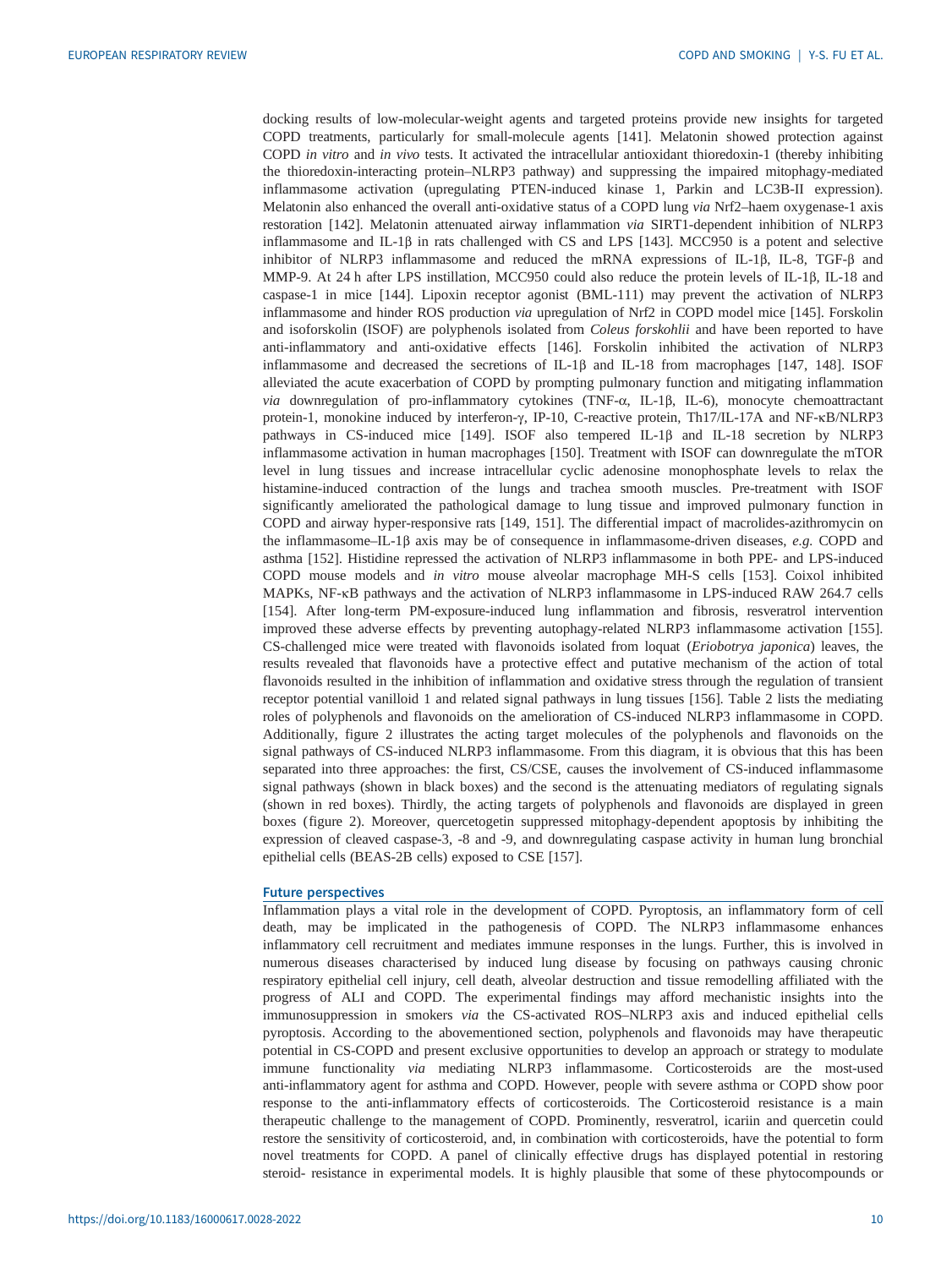<span id="page-10-0"></span>

|                                                                                                     |                                                                                                 | TABLE 2 The mediating roles of polyphenols and flavonoids on the amelioration of cigarette smoke (CS)-induced inflammasome in COPD                                                                                                                                                                                                                                           |         |
|-----------------------------------------------------------------------------------------------------|-------------------------------------------------------------------------------------------------|------------------------------------------------------------------------------------------------------------------------------------------------------------------------------------------------------------------------------------------------------------------------------------------------------------------------------------------------------------------------------|---------|
| <b>Active substances</b>                                                                            | <b>Induction model</b>                                                                          | Key findings                                                                                                                                                                                                                                                                                                                                                                 | Ref.    |
| Astragalin (kaempferol-3-glucoside), a<br>flavonoid from leaves of persimmon<br>and green tea seeds | CS exposure: BALB/c mice<br>CSE treatment: A549 cells                                           | Astragalin may interrupt the smoking-induced<br>oxidative stress-MAPK signalling-inflammation<br>axis via disconnection between alveolar PAR<br>activation and pulmonary thromboembolism.                                                                                                                                                                                    | $[164]$ |
| Curcumin                                                                                            | CS exposure: male SD rats<br>CSE treatment: BEAS-2B cells                                       | Curcumin attenuated CS-induced inflammation in<br>vivoand in vitro, by modulating the PPARγ-NF-κB<br>pathway.                                                                                                                                                                                                                                                                | $[106]$ |
| Fisetin, a flavone from apples<br>strawberries and onion                                            | CS exposure: male Wistar rats                                                                   | Fisetin blunted CS-induced oxidative stress and<br>inflammation in the lungs and prevented tissue<br>damage via the Nrf2-mediated upregulation of<br>antioxidant gene expression.                                                                                                                                                                                            | $[165]$ |
| Hesperidin, a flavanone glycoside                                                                   | CSE injection: C57BL/6 mice male and<br>female mixed                                            | Hesperidin alleviated inflammation and oxidative<br>stress responses in CSE-induced COPD mice,<br>associated with SIRT1/PGC-1 $\alpha$ /NF- $\kappa$ B signalling<br>axis.                                                                                                                                                                                                   | $[166]$ |
| Icariin, a flavonoid from Epimedium<br>brevicornum Maxim (Berberidaceae)                            | CSE treatment: BEAS-2B cells                                                                    | Decreased CSE-induced inflammation, airway<br>remodelling and ROS production by mitigating GC<br>resistance. Icariin combination with GC can<br>potentially increase therapeutic efficacy and<br>reduce GC resistance in COPD.                                                                                                                                               | $[167]$ |
| ISOF, a flavonoid from Coleus forskohlii                                                            | CS exposure: mice and infected with<br>influenza virus A/Puerto Rico/8/34<br>(H1N1), Th17 cells | The levels of inflammatory mediators (TNF- $\alpha$ , IL-1 $\beta$ ,<br>IL-6, IL-17A, MCP-1, MIG, IP-10 and CRP) in the<br>lung homogenate were reduced after ISOF<br>treatment. ISOF alleviated AECOPD by improving<br>pulmonary function and attenuating inflammation<br>via the downregulation of pro-inflammatory<br>cytokines, Th17-IL-17A and NF-KB-NLRP3<br>pathways. | $[149]$ |
| Isoliquiritigenin, a polyphenol from<br>Glycyrrhizae radix                                          | CS exposure: male C57BL/6N mice                                                                 | Isoliquiritigenin protected against CS-induced COPD<br>by inhibiting inflammatory and oxidative stress via<br>the regulation of the Nrf2 and NF-KB signalling<br>pathways.                                                                                                                                                                                                   | $[168]$ |
| Isorhapontigenin, a polyphenol from<br><b>Belamcanda chinensis</b>                                  | CS exposure: SD rats<br>CSE treatment: primary HAECs<br>(healthy and COPD), A549 cells          | Isorhapontigenin reduced the activation of NF-KB<br>and AP-1 and notably the PI3 K-Akt-FoxO3A<br>pathway was insensitive to dexamethasone.                                                                                                                                                                                                                                   | $[101]$ |
| Liquiritin apioside, a flavonoid from<br>Glycyrrhiza uralensis                                      | CS exposure: ICR mice<br>CSE treatment: A549 cells                                              | The protective role of liquiritin apioside on<br>CS-induced the lung epithelial cell injury and are<br>mediated by inhibiting TGF- $\beta$ and TNF- $\alpha$<br>expression and increasing anti-oxidative levels of<br>GSH.                                                                                                                                                   | $[129]$ |
| MgIG                                                                                                | CS exposure: male Wistar rats with<br>endotracheal-atomized LPS                                 | MgIG might be an alternative for COPD treatment,<br>and the suppression of NLRP3 inflammasome.                                                                                                                                                                                                                                                                               | [80]    |
| Oroxylin A, a flavonoid from Scutellaria<br>baicalensis Georgi                                      | CS exposure: male C57BL/6 mice<br>CSE treatment: BEAS-2B, RAW264.7<br>cells                     | Oroxylin A attenuated oxidative stress and lung<br>inflammation by CS-induced via activating the Nrf2<br>signalling pathway.                                                                                                                                                                                                                                                 | $[169]$ |
| Phloretin, a polyphenol from Prunus<br>mandshurica                                                  | CS exposure: male BALB/c mice<br>CSE treatment: NCI-H292 cells                                  | The protective effect of phloretin on CS-related<br>airway mucus hypersecretion and inflammation,<br>where EGFR, ERK and P38 might be involved.                                                                                                                                                                                                                              | $[170]$ |
| Sal-B, a polyphenol of danshen                                                                      | PPE endotracheal treatment: male SD<br>rats<br>CSE intraperitoneal treatment: male<br>SD rats   | Sal-B as one of the first anti-emphysema agents<br>enabling reversal of alveolar structural destruction<br>and loss via local lung treatment by STAT3<br>activation and VEGF stimulation.                                                                                                                                                                                    | $[98]$  |
| EGCG                                                                                                | <b>CSE treatment: NHBE cells</b>                                                                | EGCG sequestered 4-hydroxynonenal and inhibited<br>NF-KB activation, antioxidative and<br>anti-inflammatory effects of EGCG in<br><b>CSE-treatment AECs.</b>                                                                                                                                                                                                                 | $[73]$  |
| EC, flavonoid                                                                                       | CS exposure: male Wistar rats<br>CSE treatment: BEAS-2B cells                                   | The protective effect of EC on experimental COPD<br>rats and elucidated the mechanism of EC<br>promoting Nrf2 activity.                                                                                                                                                                                                                                                      | $[171]$ |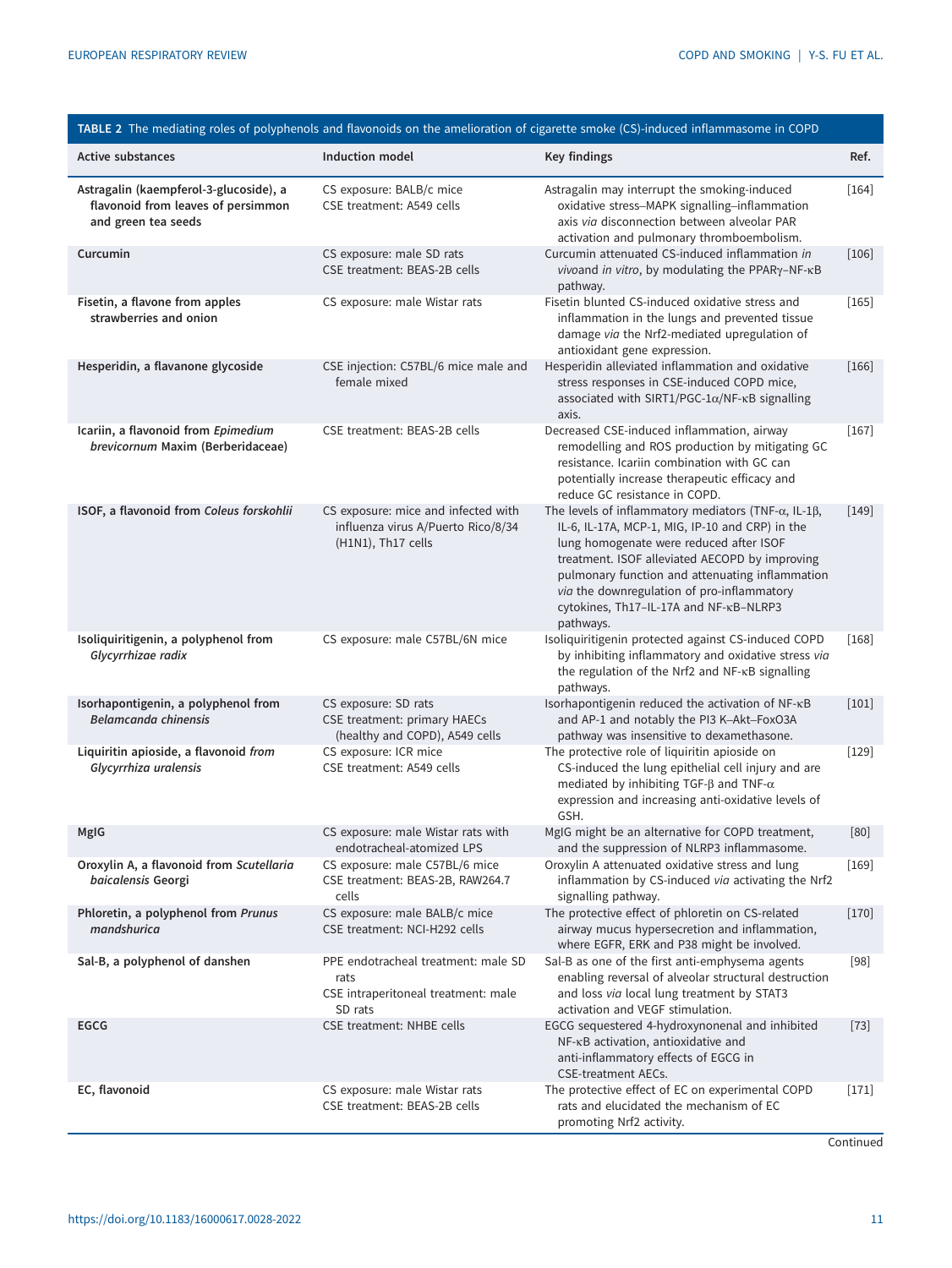| <b>TABLE 2 Continued</b>                                                             |                                                                                     |                                                                                                                                                                                                                                |         |
|--------------------------------------------------------------------------------------|-------------------------------------------------------------------------------------|--------------------------------------------------------------------------------------------------------------------------------------------------------------------------------------------------------------------------------|---------|
| <b>Active substances</b>                                                             | Induction model                                                                     | Key findings                                                                                                                                                                                                                   | Ref.    |
| Baicalin, a polyphenol of Scutellaria<br><b>baicalensis</b>                          | CS exposure: male SD rats, CSE<br>treatment: HBEpCs                                 | Baicalin ameliorated CS-induced airway inflammation<br>in rats, and these effects were partially attributed<br>to the modulation of HDAC2-NF-KB-PAI-1<br>signalling.                                                           | [81]    |
|                                                                                      | CS exposure: male BALB/c mice<br>CSE treatment: A549 cells                          | Anti-inflammatory effects in CS-induced<br>inflammatory models in mice and A549 cells,<br>achieved by modulating HDAC2.                                                                                                        | $[172]$ |
| Casticin, a flavonoid from Vitex species<br>(Vitex rotundifolia, Vitex agnus-castus) | CS exposure: male Wistar rats                                                       | Casticin protected lungs against COPD via improving<br>lung function and inhibition of oxidative stress and<br>inflammation via the reduction of<br>pro-inflammatory cytokines (TNF- $\alpha$ , IL-1 $\beta$ and IL-6).        | $[173]$ |
|                                                                                      | CS exposure: female C57BL/6 mice                                                    | Casticin had significant effects on the lung<br>inflammation induced by CS in a COPD mouse<br>model.                                                                                                                           | $[174]$ |
| Naringenin, a flavanone from grapefruit                                              | CS exposure: male BALB/c mice<br>CSE treatment: A549 cells                          | Naringenin inhibited the production of<br>pro-inflammatory cytokines such as IL-8, TNF-a,<br>and MMP9 in the BALF and serum of CS-induced<br>animals.                                                                          | $[175]$ |
| Naringin, a flavonoid glycoside from<br>grapefruit and citrus fruits                 | CS exposure: male and female guinea<br>pigs                                         | Naringin exhibited antitussive, anti-AHR and<br>anti-inflammation effects on chronic CS<br>exposure-induced chronic bronchitis of guinea<br>pigs.                                                                              | $[125]$ |
|                                                                                      | CS exposure: male and female SD rats                                                | Naringin prevented CS-induced infiltration of<br>neutrophils and activation of MPO and MMP-9, in<br>parallel with suppression of the release of<br>cytokines, TNF-α, IL-8 and IL-10.                                           | $[128]$ |
| Quercetin, a flavonoid                                                               | CSE treatment: J774A.1 cells CSE<br>injection: male C57BL/6 mice                    | An effective adjuvant effects from quercetin for<br>treating CS exposure.                                                                                                                                                      | $[176]$ |
|                                                                                      | CSE treatment: U937 cells, COPD<br>patient PBMC                                     | Quercetin restored corticosteroid sensitivity, to be a<br>novel treatment in combination with<br>corticosteroids in COPD.                                                                                                      | $[85]$  |
| Resveratrol                                                                          | CS exposure: male Wistar rats                                                       | Resveratrol inhibited oxidative stress and<br>inflammatory response via the activation and<br>upgrading of the SIRT1/PGC-1 $\alpha$ signalling<br>pathways.                                                                    | $[120]$ |
|                                                                                      | CS exposure: male Kunming mice with<br><b>LPS</b>                                   | Resveratrol has a therapeutic effect on mouse<br>CS-induced COPD and reduced the production of<br>the beclin1 protein.                                                                                                         | $[124]$ |
|                                                                                      | <b>CSE treatment: HBEpC</b>                                                         | A protective effect against CSE-induced apoptosis,<br>and a molecular pathway involving SIRT1 and<br>ORP150 may be associated with the anti-apoptotic<br>functions, caspase-3 and caspase-4 of resveratrol<br>in HBEpC.        | $[122]$ |
|                                                                                      | PPE endotracheal treatment: female<br>C57BL/6JNarl mice<br>CSE treatment: MSC cells | cis-Resveratrol-regulated VEGFA expression in HSP-<br>VEGFA-MSC significantly improved the therapeutic<br>effects in the treatment of a COPD mouse,<br>avoiding side effects associated with constitutive<br>VEGFA expression. | $[123]$ |
|                                                                                      | CS exposure: male SD rats with LPS                                                  | Co-administered with sirtinol, a SIRT1 inhibitor. The<br>combination therapy may serve as a potential<br>approach for treating lung inflammatory<br>conditions like COPD.                                                      | $[119]$ |
| Silibinin, a flavonoid from the milk thistle<br>Silybum marianum                     | CSE treatment: NCI-H292 cells<br>CS exposure: male C57BL/6 N mice<br>with LPS       | Silibinin effectively suppressed the neutrophilic<br>airway inflammation provoked by treatment with<br>LPS and CS, which was associated with<br>downregulation of ERK phosphorylation.                                         | $[177]$ |
|                                                                                      | CS exposure: male C57BL/6N mice<br>with LPS                                         | Silibinin effectively inhibited the fibrotic response<br>induced by CS+LPS exposure, via suppression of<br>TGF- $\beta$ 1/Smad 2/3 signalling, resulting in reduced<br>collagen deposition.                                    | $[178]$ |

**Continued**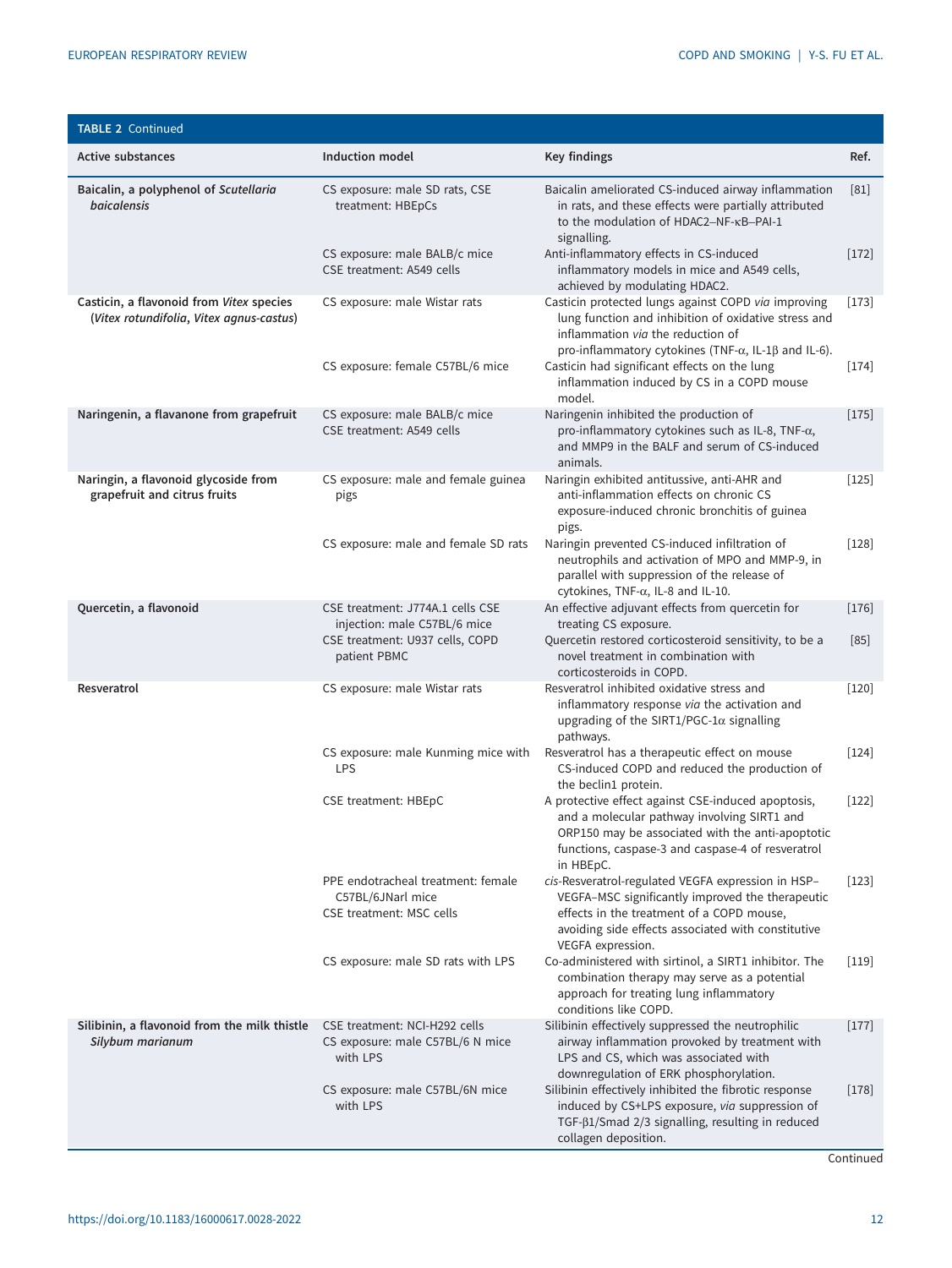| <b>TABLE 2 Continued</b>                                                                          |                                                                       |                                                                                                                                                                                                                                                                                                                                                  |         |
|---------------------------------------------------------------------------------------------------|-----------------------------------------------------------------------|--------------------------------------------------------------------------------------------------------------------------------------------------------------------------------------------------------------------------------------------------------------------------------------------------------------------------------------------------|---------|
| <b>Active substances</b>                                                                          | <b>Induction model</b>                                                | Key findings                                                                                                                                                                                                                                                                                                                                     | Ref.    |
| Silymarin, a flavonoid from the seeds<br>and fruits of milk thistle                               | CS exposure: male BALB/c mice                                         | Silymarin attenuated inflammation and oxidative stress<br>induced by CS. The anti-inflammatory effect might<br>partly act through the MAPK pathway.                                                                                                                                                                                              | $[103]$ |
|                                                                                                   | CSE treatment: BEAS-2B cells                                          | Silymarin could attenuate inflammatory responses<br>through intervening in the crosstalk between<br>autophagy and the ERK-MAPK pathway.                                                                                                                                                                                                          | $[102]$ |
| HSYA, a polyphenol from edible plant<br>safflower                                                 | CS exposure: male Wistar rats with LPS                                | HSYA inhibited the phosphorylation of p38 MAPK in<br>the lung tissue of rat. HSYA can attenuate<br>experimentally induced airway remodelling and<br>was attributed to suppression of TGF- $\beta$ 1<br>expression.                                                                                                                               | $[179]$ |
|                                                                                                   | CS exposure: male Wistar rats                                         | HSYA alleviated inflammatory cell infiltration and<br>inhibited inflammatory cytokine expression and<br>increased phosphorylation of p38 MAPK and p65<br>NF-KB in the lungs of COPD rats.                                                                                                                                                        | $[180]$ |
| Jaboticabin and related polyphenols<br>from jaboticaba (Myrciaria cauliflora)                     | CSE treatment: SAE cells, Caco-2 cells                                | The polyphenols, jaboticabin and 3,3'-dimethyellagic<br>acid-4-O-sulphate from jaboticaba both exhibited<br>anti-inflammatory activities.                                                                                                                                                                                                        | $[88]$  |
| Apple polyphenol                                                                                  | CS exposure: female ICR mice                                          | Apple polyphenol may be a potential dietary nutrient<br>supplement agent to improve quality of life of<br>COPD patients by inhibiting CS-induced ALI via the<br>p38 MAPK signalling pathway.                                                                                                                                                     | $[115]$ |
| <b>DRIAS</b>                                                                                      | CS exposure: male C57BL/6 mice                                        | DRIAs significantly attenuated the pathological<br>changes of COPD via suppression of neutrophilic<br>inflammation.                                                                                                                                                                                                                              | $[104]$ |
| Anthocyanins delphinidin and cyanidin<br>from the edible fruits of Eugenia<br><b>brasiliensis</b> | CSE treatment: SAE cells                                              | Delphinidin inhibited IL-8 in the CSE-treated cells in<br>a dose-dependent manner.                                                                                                                                                                                                                                                               | $[181]$ |
| Flower buds of Tussilago farfara L.                                                               | CS exposure: mice                                                     | FTF-EtOH effectively attenuated lung inflammation in<br>vitroand in vivo. The protection of FTF-EtOH<br>against inflammation was produced by activation<br>of Nrf2 and inhibitions of NF-KB and NLRP3<br>inflammasome.                                                                                                                           | $[90]$  |
| Glycyrrhiza glabra, Agastache rugosa                                                              | Coal fly ash, diesel-exhaust particle<br>exposure: male BALB/c mice   | Herbal combinational mixture more effectively<br>inhibited neutrophilic airway inflammation by<br>regulating the expression of inflammatory<br>cytokines and CXCL-2 by blocking the IL-17/STAT3<br>pathway.                                                                                                                                      | $[182]$ |
| Pomegranate juice                                                                                 | CS exposure: male C57BL/6J mice<br>CSE treatment: A549 cells          | The expression of inflammatory mediators and the<br>emphysematous changes noted with chronic CS<br>exposure were reduced with pomegranate juice<br>supplementation. In vitro, pomegranate juice<br>attenuated the damaging effects of CSE on<br>cultured human alveolar cells.                                                                   | $[97]$  |
| Total flavonoids from sea buckthorn                                                               | CSE/LPS treatment: HBE16 cells<br>CS exposure: male ICR mice with LPS | Total flavonoids from sea buckthorn including<br>quercetin and isorhamnetin showed potent<br>binding affinities to MAPK1 and PIK3CG, two<br>upstream kinases of ERK and Akt, respectively.<br>Against LPS/CS-induced airway inflammation<br>through inhibition of ERK, PI3 K/Akt and PKC $\alpha$<br>pathways.                                   | $[183]$ |
| Extracts of Ximenia americana L.                                                                  | CS exposure: male and female rats                                     | The aqueous extract of X. americana presents itself<br>as a new option for CS-COPD treatment.                                                                                                                                                                                                                                                    | $[184]$ |
| Melatonin                                                                                         | CS exposure: male Swiss albino mice<br>CSE treatment: L-132 cells     | Activated the intracellular antioxidant thioredoxin-1<br>(thereby suppressing the TXNIP-NLRP3 pathway)<br>and inhibited the impaired the mitophagy<br>mediated inflammasome activation (upregulating<br>PINK-1, Parkin, LC3B-II expression). Also improved<br>the overall antioxidant status of the COPD lung via<br>Nrf2-HO-1 axis restoration. | $[142]$ |

**Continued**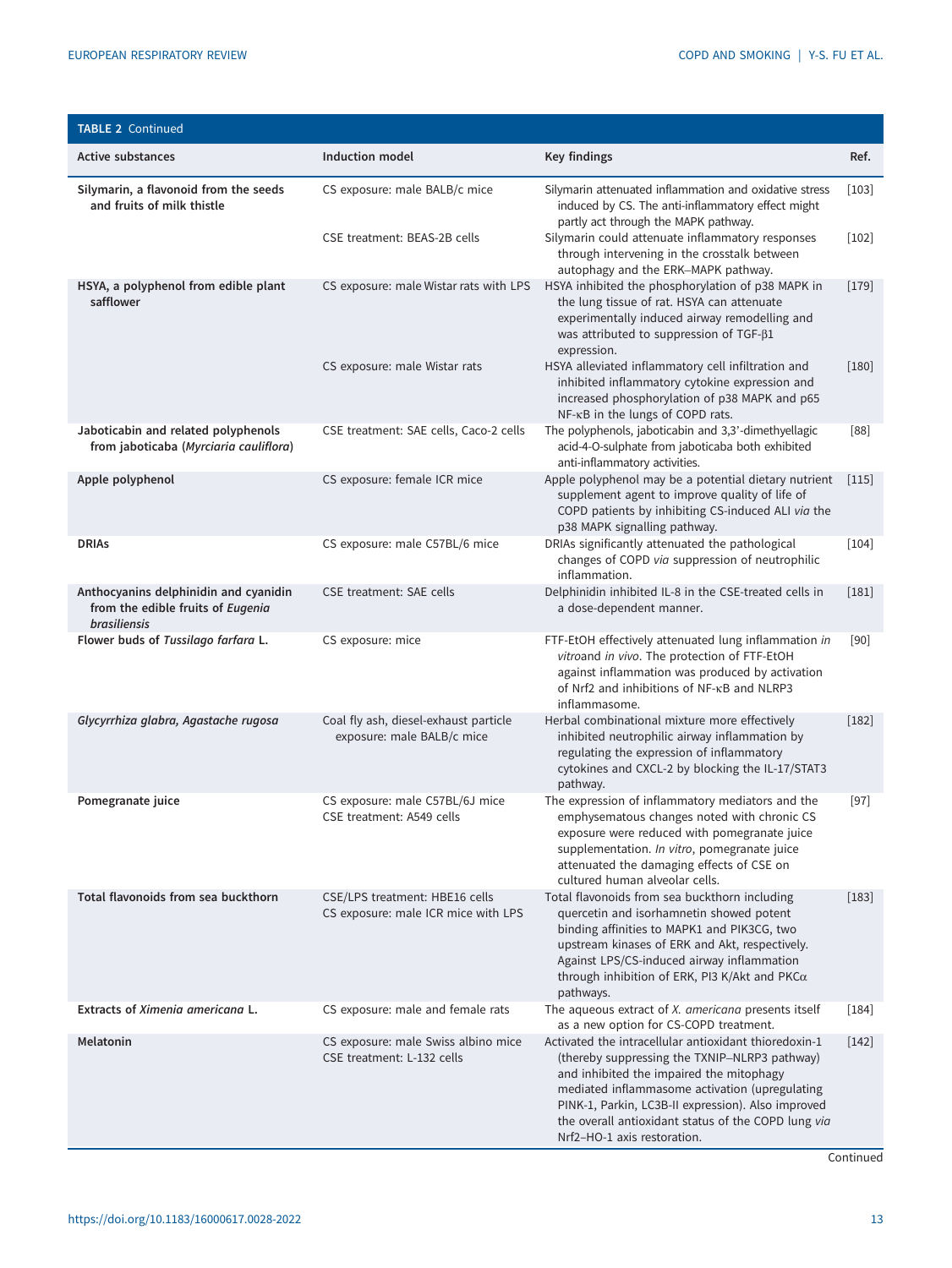<span id="page-13-0"></span>

| <b>TABLE 2 Continued</b> |                                                  |                                                                                                                                                   |         |
|--------------------------|--------------------------------------------------|---------------------------------------------------------------------------------------------------------------------------------------------------|---------|
| <b>Active substances</b> | Induction model                                  | Key findings                                                                                                                                      | Ref.    |
|                          | CSE treatment: HAECs                             | Melatonin effectively protected against smoking-<br>induced vascular injury and atherosclerosis<br>through the Nrf2-ROS-NLRP3 signalling pathway. | $[185]$ |
|                          | CS exposure: male Wistar rats with<br><b>LPS</b> | Melatonin attenuated airway inflammation via<br>SIRT1-dependent inhibition of NLRP3<br>inflammasome and IL-1 $\beta$ in COPD rats.                | $[143]$ |
| <b>TFEB</b>              | CSE treatment: RAW 264.7 cells                   | TFEB acted as autophagy-inducing drugs in restoring<br>of CS-impaired phagocytosis.                                                               | $[186]$ |

16HBE: human airway epithelial cells; A549: alveolar epithelial cell; AEC: airway epithelial cell; AECOPD: acute exacerbations of COPD; AHR: airway hyper-responsiveness; ALI: acute lung injury; AP-1: activator protein 1; BALF: bronchoalveolar lavage fluid; BEAS-2B: human bronchial epithelial cell; Caco-2: human intestinal cells; CSE: cigarette smoke extract; CRP: C-reactive protein; CXCL-2: chemokine (C-X-C motif) ligand 2; DRIA: daidzein-rich soy isoflavone aglycone; EC: (-)-epicatechin; EGCG: epigallocatechin gallate; EGFR: epidermal growth factor receptor; ERK: extracellular signal-regulated kinases; FTF-EtOH: ethanol extract of the flower buds of T. farfara L.; GC: glucocorticoid; GSH: glutathione; HAEC: human aortic endothelial cell; HBEpC: human bronchial epithelial cell; HDAC2: histone deacetylase 2; HO-1: haem oxygenase-1; HSP: heat shock protein; HSYA: hydroxysafflor yellow A; IL: interleukin; IP-10: interferon gamma-induced protein 10; ISOF: isoforskolin; J774A.1: mouse macrophage cells; LPS: lipopolysaccharide; MAPK: mitogen-activated protein kinase; MCP-1: monocyte chemoattractant protein-1; MgIG: magnesium isoglycyrrhizinate; MIG: monokine induced by interferon-γ; MMP9: matrix metalloproteinase-9; MPO: myeloperoxidase; MSC: human mesenchymal stem cell; NCI-H292: human lung mucoepidermoid carcinoma cell; NF-κB: nuclear factor-κB; NHBE: normal human bronchial epithelial cell; NLRP3: nucleotide-binding oligomerisation domain-like receptor family, pyrin domain containing protein-3; Nrf2: nuclear factor erythroid 2-related factor 2; ORP150: oxygen-regulated protein 150; PAI1: plasminogen activator inhibitor type-1; PAR: protease-activated receptor; PBMC: human peripheral blood mononuclear cell; PGC-1α: peroxisome proliferator-activated receptor-gamma coactivator-1α; PINK-1: PTEN-induced kinase 1; PKCα: protein kinase C alpha; PPARγ: peroxisome proliferator-activated receptor γ; PPE: porcine pancreatic elastase; RAW 264.7: mouse macrophage; ROS: reactive oxygen species; SAE: human small airway epithelial cell; Sal-B: salvianolic acid B; SD: Sprague Dawley; SIRT1: sirtuin 1; STAT3: signal transducer and activator of transcription 3; TFEB: transcription factor EB; TGF-β: transforming growth factor-β; Th17: T-helper cell 17; TNF-α: tumour necrosis factor-α; TXNIP: thioredoxin interacting protein; U937: human monocyte cells; VEGF: vascular endothelial growth factor; VEGFA: vascular endothelial growth factor A.



FIGURE 2 The acting target molecules of polyphenols and flavonoids on the signal pathways of cigarette smoke (CS)-induced inflammasome. Black boxes represent effects of CS/cigarette smoke extract (CSE), caused by the involvement of signal pathways. Red boxes contain the attenuating mediators of regulating signals. Green boxes display the acting targets of polyphenols and flavonoids. Black arrows depict stimulation whereas red "T" bars represent suppression. EC: endothelial cell; EGCG: epigallocatechin-3-gallate; ERK: extracellular signal-regulated kinases; GSDMD: gasdermin D; HO-1: haem oxygenase-1; HSYA: hydroxysafflor yellow A; IL: interleukin; ILG: isoliquiritigenin; ISOF: isoforskolin; LA: liquiritin apioside; MAPK: mitogen-activated protein kinase; MgIG: magnesium isoglycyrrhizinate; NF-κB: nuclear factor-κB; NLRP3: nucleotide-binding oligomerisation domain-like receptor family, pyrin domain containing protein-3; Nrf2: nuclear factor erythroid 2-related factor 2; ROS: reactive oxygen species; SIRT1: sirtuin 1.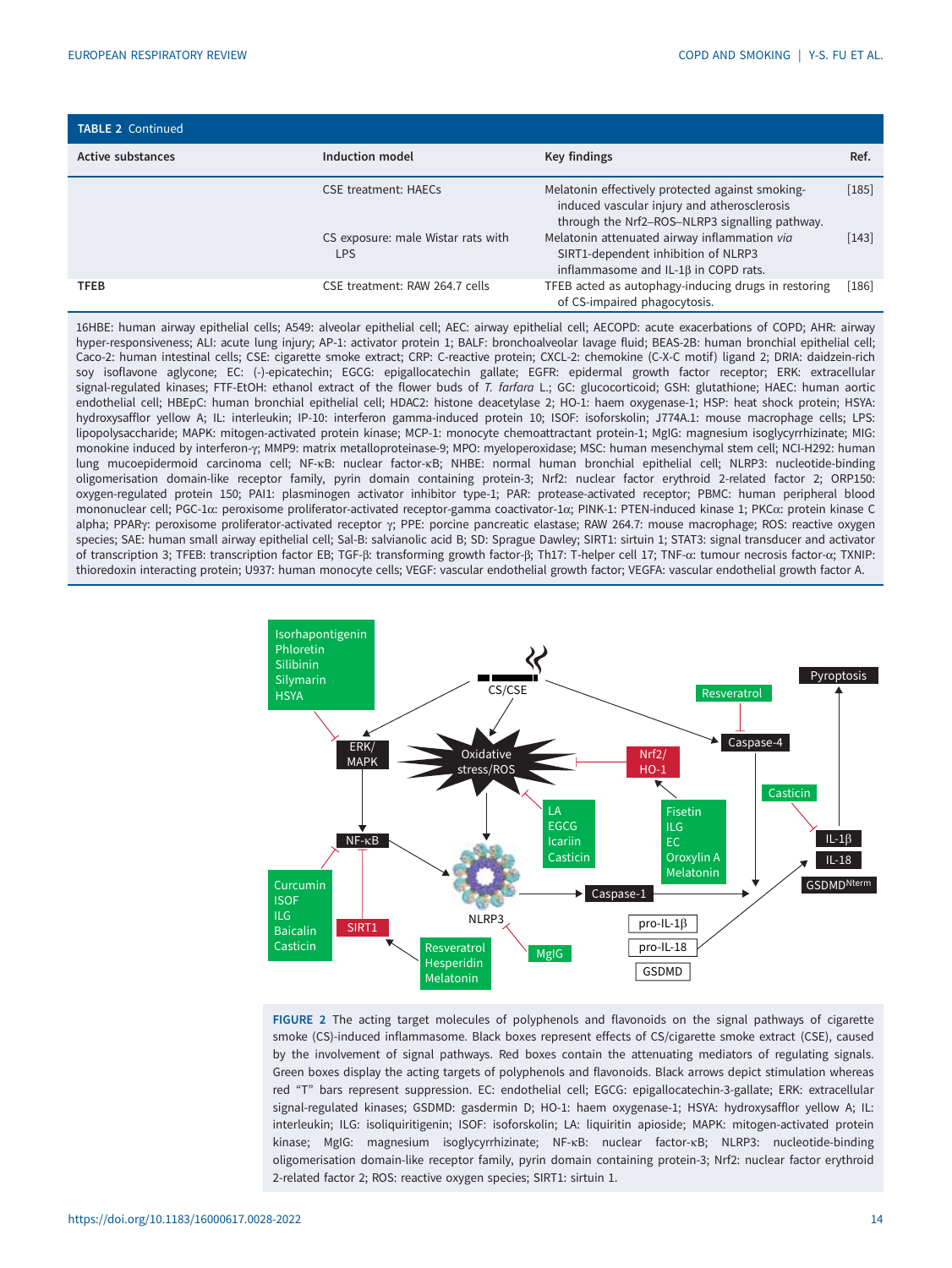<span id="page-14-0"></span>molecules can be efficaciously repositioned for clinical use in the management of COPD. One clinical trial has reported that 21 COPD patients (forced expiratory volume in 1 s  $(FEV<sub>1</sub>)$  53±15% predicted; age 67±9 years; body mass index 24.5±3.3 kg·m<sup>-2</sup>) received resveratrol (150 mg·day<sup>-1</sup>) or placebo for 4 weeks, the results failed to ratify the previously designated positive effects of resveratrol on the mitochondrial function of skeletal muscle in patients with COPD [[158](#page-20-0)]. In mild-to-severe lung disease, COPD patients with  $FEV_1$  ranging between >35% and <80% were recruited and supplemented with either quercetin (500∼2000 mg·day<sup>-1</sup>) or placebo for 1 week. The patients showed no drug-related severe adverse manifestations based on blood tests, which contained complete blood counts and an evaluation of a comprehensive metabolic panel [[159](#page-20-0)].

## Questions for future research

Remarkably, underlying mechanisms and some possible causes have led to inconsistent results in observational studies and supplementation trials because investigations in this field are mostly limited to animal models or small clinical trials. More forthcoming cohorts and well-designed clinical trials are needed to support the introduction of individualised phytochemical interventions into health policy.

#### Points for clinical practice

Recently, NLRP3 inflammasome has been confirmed to play a significant role in the pathogenesis of the severe acute respiratory syndrome coronavirus 2 (SARS-CoV-2) infection and is involved in the cytokine storm formation of ALI associated with coronavirus disease 2019 (COVID-19). Up to date, there are more than 1300 scientific articles that have looked into the link between COPD and COVID-19, and more than 280 reports have explored the inflammasome mechanisms in the pathogenesis of COVID-19. Notably, there is accumulating evidence that the inducers, components, pathways and effectors of inflammasome signal pathways are attributed to the pathogenesis in COPD and SARS-CoV-2 infection [\[160, 161](#page-20-0)]. On the other hand, SARS-CoV-2 infection may cause more severity in COPD patients [[162](#page-20-0)]. A clinical report found that curcumin can mediate and down-regulate the NLRP3 inflammasome relative intracellular signal transduction pathways that are involved in inflammation of COVID-19 patients [\[163\]](#page-20-0). This is an electrifying outcome for combating COVID-19 and creates a new hope for promoting drug development from the medicinal perspective of curcumin.

Provenance: Submitted article, peer reviewed.

Author contributions: N. Kang, Y. Yu and Y. Mi participated in paper collection and data analysis. Y-S. Fu, J. Guo and J. Wu did manuscript draft preparation. Y-S. Fu and C-F. Weng critically discussed and reviewed the manuscript. All authors have reviewed and approved the final version of manuscript for submission and publication.

Conflict of interest: The authors declare that the research was conducted in the absence of any commercial or financial relationships that could be construed as a potential conflict of interest with regard to the content of this report.

Support statement: This work is financially supported by Xiamen Medical College for C-F. Weng (K2019-01).

#### **References**

- 1 Wu CT, Li GH, Huang CT, et al. Acute exacerbation of a chronic obstructive pulmonary disease prediction system using wearable device data, machine learning, and deep learning: development and cohort study. JMIR mHealth uHealth 2021; 9: e22591.
- 2 Aghapour M, Ubags ND, Bruder D, et al. Role of air pollutants in airway epithelial barrier dysfunction in asthma and COPD. Eur Respir Rev 2022; 31: 210112.
- 3 Keir HR, Chalmers JD. Neutrophil extracellular traps in chronic lung disease: implications for pathogenesis and therapy. Eur Respir Rev 2022; 31: 210241.
- 4 Yang W, Li F, Li C, et al. Focus on early COPD: definition and early lung development. Int J Chron Obstruct Pulmon Dis 2021; 16: 3217–3228.
- 5 Devasahayam J, LaFreniere K, Naik R. Chronic emphysema. In: StatPearls. Treasure Island, StatPearls Publishing; 2021. Available from: [www.ncbi.nlm.nih.gov/books/NBK539910](http://www.ncbi.nlm.nih.gov/books/NBK539910)
- 6 Wilkinson TMA. Immune checkpoints in chronic obstructive pulmonary disease. Eur Respir Rev 2017; 26: 170045.
- 7 Pinkerton JW, Kim RY, Robertson A, et al. Inflammasomes in the lung. Mol Immunol 2017; 86: 44-55.
- 8 Kaplanski G. Interleukin-18: biological properties and role in disease pathogenesis. Immunol Rev 2018; 281: 138–153.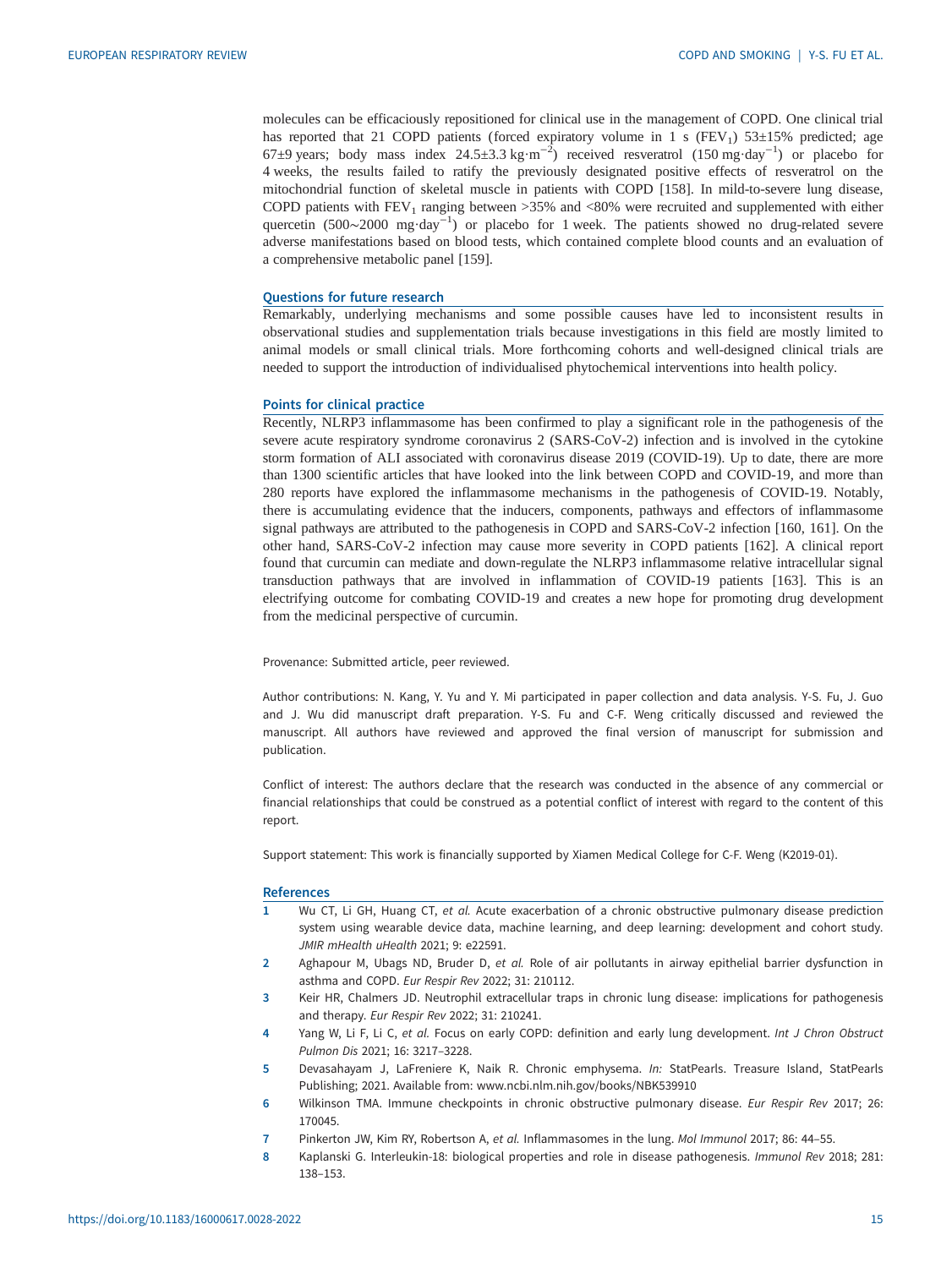- <span id="page-15-0"></span>9 Dima E, Koltsida O, Katsaounou P, et al. Implication of interleukin (IL)-18 in the pathogenesis of chronic obstructive pulmonary disease (COPD). Cytokine 2015; 74: 313–317.
- 10 Schroder K, Tschopp J. The inflammasomes. Cell 2010; 140: 821–832.
- 11 Guo H, Callaway JB, Ting JP. Inflammasomes: mechanism of action, role in disease, and therapeutics. Nat Med 2015; 21: 677–687.
- 12 Martinon F, Gaide O, Pétrilli V, et al. NALP inflammasomes: a central role in innate immunity. Semin Immunopathol 2007; 29: 213–229.
- 13 Caneparo V, Landolfo S, Gariglio M, et al. The absent in melanoma 2-like receptor IFN-inducible protein 16 as an inflammasome regulator in systemic Lupus erythematosus: the dark side of sensing microbes. Front Immunol 2018; 9: 1180.
- 14 de Zoete MR, Palm NW, Zhu S, et al. Inflammasomes. Cold Spring Harb Perspect Biol 2014; 6: a016287.
- 15 Chavarría-Smith J, Vance RE. The NLRP1 inflammasomes. Immunol Rev 2015; 265: 22–34.
- 16 Cassel SL, Joly S, Sutterwala FS. The NLRP3 inflammasome: a sensor of immune danger signals. Semin Immunol 2009; 21: 194–198.
- 17 Schell U, Simon S, Hilbi H. Inflammasome recognition and regulation of the Legionella flagellum. Curr Top Microbiol Immunol 2016; 397: 161–181.
- 18 Man SM, Karki R, Kanneganti TD. AIM2 inflammasome in infection, cancer, and autoimmunity: role in DNA sensing, inflammation, and innate immunity. Eur J Immunol 2016; 46: 269–280.
- 19 Lorenz G, Darisipudi MN, Anders HJ. Canonical and non-canonical effects of the NLRP3 inflammasome in kidney inflammation and fibrosis. Nephrol Dial Transplant 2014; 29: 41–48.
- 20 Wright SS, Vasudevan SO, Rathinam VA. Mechanisms and consequences of noncanonical inflammasome-mediated pyroptosis. J Mol Biol 2022; 434: 167245.
- 21 Vance RE. The NAIP/NLRC4 inflammasomes. Curr Opin Immunol 2015; 32: 84–89.
- 22 Sundaram B, Kanneganti TD. Advances in understanding activation and function of the NLRC4 inflammasome. Int J Mol Sci 2021; 22: 1048.
- 23 Guo Q, Wu Y, Hou Y, et al. Cytokine secretion and pyroptosis of thyroid follicular cells mediated by enhanced NLRP3, NLRP1, NLRC4, and AIM2 inflammasomes are associated with autoimmune thyroiditis. Front Immunol 2018; 9: 1197.
- 24 Sharma BR, Karki R, Kanneganti TD. Role of AIM2 inflammasome in inflammatory diseases, cancer and infection. Eur J Immunol 2019; 49: 1998–2011.
- 25 Wang B, Bhattacharya M, Roy S, et al. Immunobiology and structural biology of AIM2 inflammasome. Mol Aspects Med 2020; 76: 100869.
- 26 Tran HB, Hamon R, Jersmann H, et al. AIM2 nuclear exit and inflammasome activation in chronic obstructive pulmonary disease and response to cigarette smoke. J Inflamm 2021; 18: 19.
- 27 Colarusso C, Terlizzi M, Lamort AS, et al. Caspase-11 and AIM2 inflammasome are involved in smoking-induced COPD and lung adenocarcinoma. Oncotarget 2021; 12: 1057–1071.
- 28 Colarusso C, Terlizzi M, Molino A, et al. AIM2 inflammasome activation leads to IL-1α and TGF-β release from exacerbated chronic obstructive pulmonary disease-derived peripheral blood mononuclear cells. Front Pharmacol 2019; 10: 257.
- 29 Eltom S, Belvisi MG, Stevenson CS, et al. Role of the inflammasome-caspase1/11-IL-1/18 axis in cigarette smoke driven airway inflammation: an insight into the pathogenesis of COPD. PLoS One 2014; 9: e112829.
- 30 Chong WC, Shastri MD, Peterson GM, et al. The complex interplay between endoplasmic reticulum stress and the NLRP3 inflammasome: a potential therapeutic target for inflammatory disorders. Clin Transl Immunology 2021; 10: e1247.
- 31 Wiegman CH, Li F, Ryffel B, et al. Oxidative stress in ozone-induced chronic lung inflammation and emphysema: a facet of chronic obstructive pulmonary disease. Front Immunol 2020; 11: 1957.
- 32 Huang Y, Xu W, Zhou R. NLRP3 inflammasome activation and cell death. Cell Mol Immunol 2021; 18: 2114–2127.
- 33 Downs KP, Nguyen H, Dorfleutner A, et al. An overview of the non-canonical inflammasome. Mol Aspects Med 2020; 76: 100924.
- 34 Sun X, Kang TB, Lee KH. In vitro and in vivo model for sepsis through non-canonical NLRP3 inflammasome activation. Methods Mol Biol 2022; 2459: 137–147.
- 35 Wu R, Wang N, Comish PB, et al. Inflammasome-dependent coagulation activation in sepsis. Front Immunol 2021; 12: 641750.
- 36 Lopez-Castejon G. Control of the inflammasome by the ubiquitin system. FEBS J 2020; 287: 11–26.
- 37 Hosseinian N, Cho Y, Lockey RF, et al. The role of the NLRP3 inflammasome in pulmonary diseases. Ther Adv Respir Dis 2015; 9: 188–197.
- 38 Usmani J, Khan T, Ahmad R, et al. Potential role of herbal medicines as a novel approach in sepsis treatment. Biomed Pharmacother 2021; 144: 112337.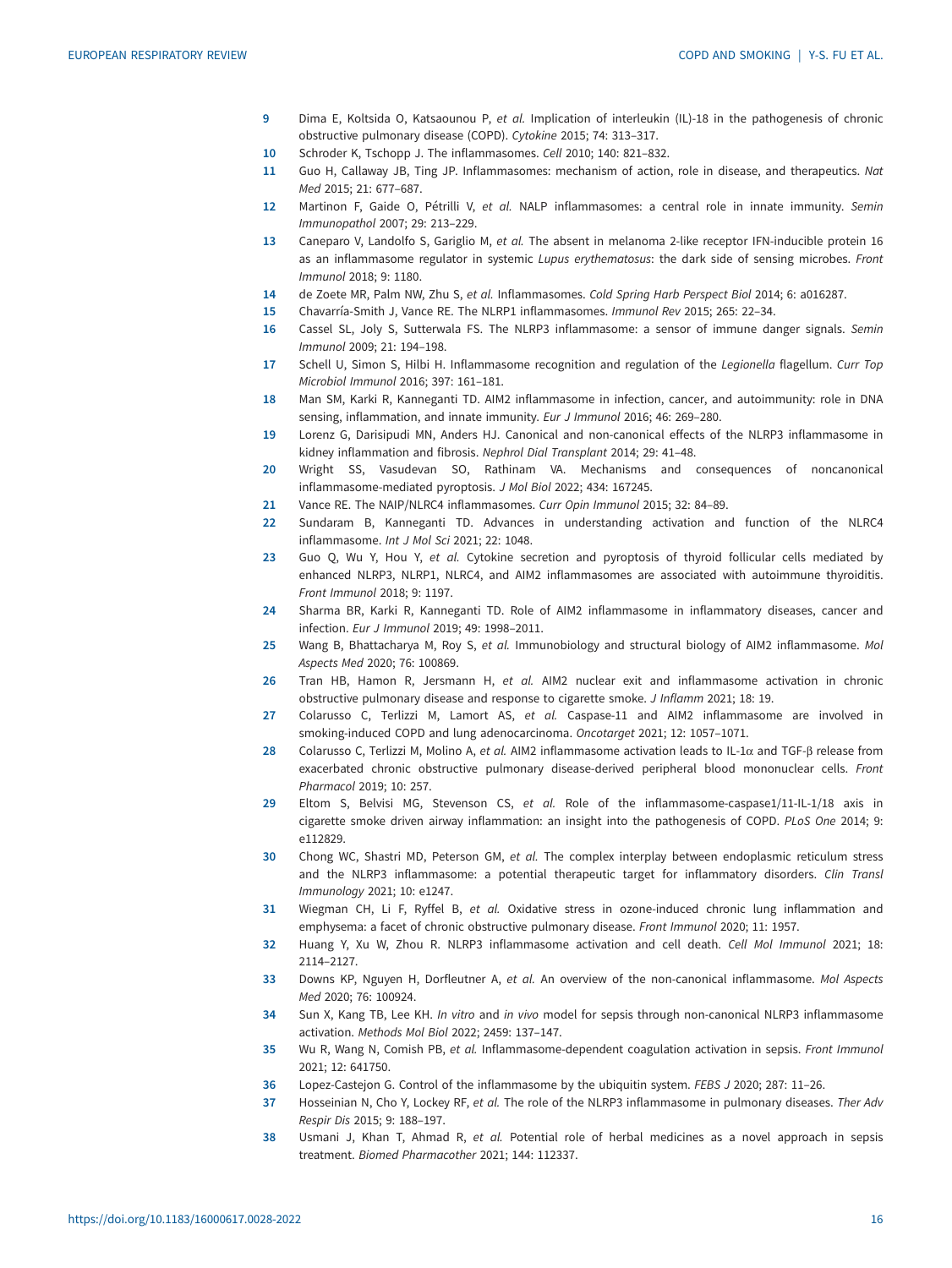- <span id="page-16-0"></span>39 Li X, Zhao J, Yan T, et al. Cyanidin-3-O-glucoside and cisplatin inhibit proliferation and downregulate the PI3 K/AKT/mTOR pathway in cervical cancer cells. J Food Sci 2021; 86: 2700–2712.
- 40 Riyaphan J, Pham DC, Leong MK, et al. In silico approaches to identify polyphenol compounds as α-glucosidase and α-amylase inhibitors against type-II diabetes. Biomolecules 2021; 11: 1877.
- 41 Panche AN, Diwan AD, Chandra SR. Flavonoids: an overview. J Nutr Sci 2016; 5: e47.
- 42 Islam BU, Suhail M, Khan MK, et al. Polyphenols as anticancer agents: toxicological concern to healthy cells. Phytother Res 2021; 35: 6063–6079.
- 43 Khan J, Deb PK, Priya S, et al. Dietary flavonoids: cardioprotective potential with antioxidant effects and their pharmacokinetic, toxicological and therapeutic concerns. Molecules 2021; 26: 4021.
- 44 Contente ML, Annunziata F, Cannazza P, et al. Biocatalytic approaches for an efficient and sustainable preparation of polyphenols and their derivatives. J Agric Food Chem 2021; 69: 13669–13681.
- 45 Hendawy OM. Nano-delivery systems for improving therapeutic efficiency of dietary polyphenols. Altern Ther Health Med 2021; 27: 162–177.
- 46 Maleki Dana P, Sadoughi F, Mansournia MA, et al. Targeting Wnt signaling pathway by polyphenols: implication for aging and age-related diseases. Biogerontology 2021; 22: 479–494.
- 47 Deng X, Fu J, Song Y, et al. Glucocorticoid receptor dysfunction orchestrates inflammasome effects on chronic obstructive pulmonary disease-induced depression: a potential mechanism underlying the cross talk between lung and brain. Brain Behav Immun 2019; 79: 195–206.
- 48 Kang MJ, Shadel GS. A mitochondrial perspective of chronic obstructive pulmonary disease pathogenesis. Tuberc Respir Dis 2016; 79: 207–213.
- 49 Mortaz E, Adcock IM, Shafei H, et al. Role of P2X7 receptors in release of IL-1β: a possible mediator of pulmonary inflammation. Tanaffos 2012; 11: 6–11.
- 50 Liu T, Zhou Y, Li P, et al. Blocking triggering receptor expressed on myeloid cells-1 attenuates lipopolysaccharide-induced acute lung injury via inhibiting NLRP3 inflammasome activation. Sci Rep 2016; 6: 39473.
- 51 Reyes-Jiménez E, Ramírez-Hernández AA, Santos-Álvarez JC, et al. Involvement of 4-hydroxy-2-nonenal in the pathogenesis of pulmonary fibrosis. Mol Cell Biochem 2021; 476: 4405–4419.
- 52 Zhang MY, Jiang YX, Yang YC, et al. Cigarette smoke extract induces pyroptosis in human bronchial epithelial cells through the ROS/NLRP3/caspase-1 pathway. Life Sci 2021; 269: 119090.
- 53 Olcum M, Tastan B, Ercan I, et al. Inhibitory effects of phytochemicals on NLRP3 inflammasome activation: a review. Phytomedicine 2020; 75: 153238.
- 54 Liao K, Lv DY, Yu HL, et al. iNOS regulates activation of the NLRP3 inflammasome through the sGC/cGMP/ PKG/TACE/TNF- $\alpha$  axis in response to cigarette smoke resulting in aortic endothelial pyroptosis and vascular dysfunction. Int Immunopharmacol 2021; 101: 108334.
- 55 Wu Z, Liu Q, Zhu K, et al. Cigarette smoke induces the pyroptosis of urothelial cells through ROS/NLRP3/ caspase-1 signaling pathway. Neurourol Urodyn 2020; 39: 613–624.
- 56 Zheng CM, Lee YH, Chiu IJ, et al. Nicotine causes nephrotoxicity through the induction of NLRP6 inflammasome and α7 nicotinic acetylcholine receptor. Toxics 2020; 8: 92.
- 57 Burdette BE, Esparza AN, Zhu H, et al. Gasdermin D in pyroptosis. Acta Pharm Sin B 2021; 11: 2768–2782.
- 58 Zhuang J, Cui H, Zhuang L, et al. Bronchial epithelial pyroptosis promotes airway inflammation in a murine model of toluene diisocyanate-induced asthma. Biomed Pharmacother 2020; 125: 109925.
- 59 Wang M, Zhang Y, Xu M, et al. Roles of TRPA1 and TRPV1 in cigarette smoke -induced airway epithelial cell injury model. Free Radic Biol Med 2019; 134: 229–238.
- 60 Buscetta M, Di Vincenzo S, Miele M, et al. Cigarette smoke inhibits the NLRP3 inflammasome and leads to caspase-1 activation via the TLR4-TRIF-caspase-8 axis in human macrophages. Faseb j 2020; 34: 1819–1832.
- 61 Rumora L, Somborac-Bacura A, Hlapcic I, et al. Cigarette smoke and extracellular Hsp70 induce secretion of ATP and differential activation of NLRP3 inflammasome in monocytic and bronchial epithelial cells. Cytokine 2020; 135: 155220.
- 62 Han S, Jerome JA, Gregory AD, et al. Cigarette smoke destabilizes NLRP3 protein by promoting its ubiquitination. Respir Res 2017; 18: 2.
- 63 Morris GF, Danchuk S, Wang Y, et al. Cigarette smoke represses the innate immune response to asbestos. Physiol Rep 2015; 3: e12652.
- 64 Mehta S, Dhawan V. Molecular insights of cigarette smoke condensate-activated NLRP3 inflammasome in THP-1 cells in a stage-specific atherogenesis. Int Immunopharmacol 2020; 88: 107013.
- 65 Nachmias N, Langier S, Brzezinski RY, et al. NLRP3 inflammasome activity is upregulated in an in-vitro model of COPD exacerbation. PLoS One 2019; 14: e0214622.
- 66 Kang MJ, Yoon CM, Kim BH, et al. Suppression of NLRX1 in chronic obstructive pulmonary disease. J Clin Invest 2015; 125: 2458–2462.
- 67 Wang B, Chan YL, Zhou S, et al. Offspring sex affects the susceptibility to maternal smoking-induced lung inflammation and the effect of maternal antioxidant supplementation in mice. J Inflamm 2020; 17: 24.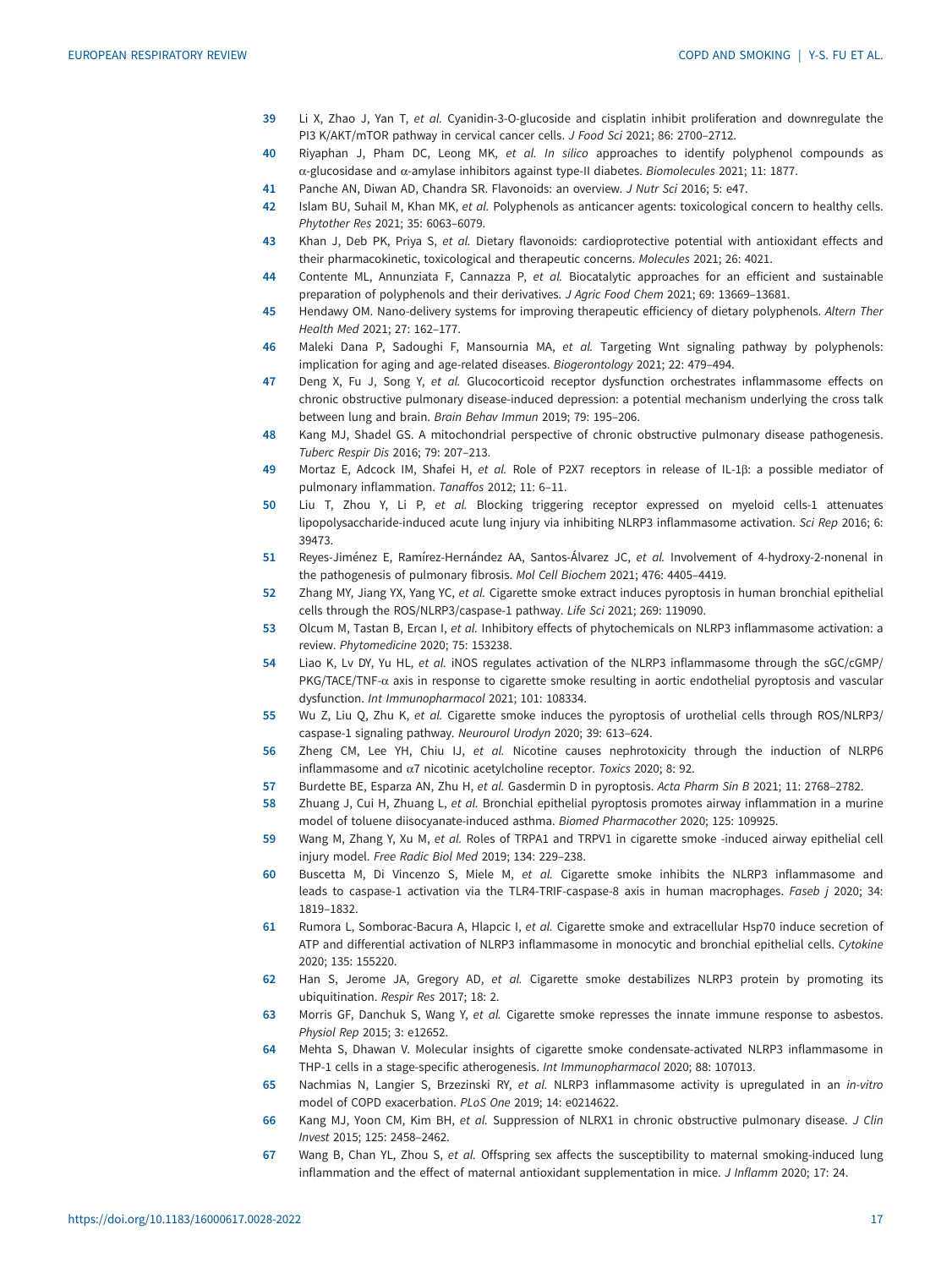- <span id="page-17-0"></span>68 Wang L, Chen Q, Yu Q, et al. TREM-1 aggravates chronic obstructive pulmonary disease development via activation NLRP3 inflammasome-mediated pyroptosis. Inflamm Res 2021; 70: 971–980.
- 69 Uh ST, Koo SM, Kim Y, et al. The activation of NLRP3-inflammsome by stimulation of diesel exhaust particles in lung tissues from emphysema model and RAW 264.7 cell line. Korean J Intern Med 2017; 32: 865-874.
- 70 De Falco G, Colarusso C, Terlizzi M, et al. Chronic obstructive pulmonary disease-derived circulating cells release IL-18 and IL-33 under ultrafine particulate matter exposure in a caspase-1/8-independent manner. Front Immunol 2017; 8: 1415.
- 71 Zhang L, Luo B, Ting Y, et al. SIRT1 attenuates endoplasmic reticulum stress and apoptosis in rat models of COPD. Growth Factors 2020; 38: 94–104.
- 72 Martinez G, Mijares MR, De Sanctis JB. Effects of flavonoids and its derivatives on immune cell responses. Recent Pat Inflamm Allergy Drug Discov 2019; 13: 84–104.
- 73 Lakshmi SP, Reddy AT, Kodidhela LD, et al. Epigallocatechin gallate diminishes cigarette smoke-induced oxidative stress, lipid peroxidation, and inflammation in human bronchial epithelial cells. Life Sci 2020; 259: 118260.
- 74 Syed DN, Afaq F, Kweon MH, et al. Green tea polyphenol EGCG suppresses cigarette smoke condensate-induced NF-κB activation in normal human bronchial epithelial cells. Oncogene 2007; 26: 673–682.
- 75 Chan KH, Ho SP, Yeung SC, et al. Chinese green tea ameliorates lung injury in cigarette smoke-exposed rats. Respir Med 2009; 103: 1746–1754.
- 76 Haswell LE, Hewitt K, Thorne D, et al. Cigarette smoke total particulate matter increases mucous secreting cell numbers in vitro: a potential model of goblet cell hyperplasia. Toxicol In Vitro 2010; 24: 981–987.
- 77 Misra A, Chattopadhyay R, Banerjee S, et al. Black tea prevents cigarette smoke-induced oxidative damage of proteins in guinea pigs. J Nutr 2003; 133: 2622–2628.
- 78 Wu H, Li Q, Zhou X, et al. Theaflavins extracted from black tea inhibit airway mucous hypersecretion induced by cigarette smoke in rats. Inflammation 2012; 35: 271–279.
- 79 Luan G, Zhu Z, Wu K, et al. Theaflavin-3,3'-digallate attenuates cigarette smoke extract-induced pulmonary emphysema in mice by suppressing necroptosis. Exp Ther Med 2022; 23: 11.
- 80 Yang Y, Huang L, Tian C, et al. Magnesium isoglycyrrhizinate inhibits airway inflammation in rats with chronic obstructive pulmonary disease. BMC Pulm Med 2021; 21: 371.
- 81 Zhang H, Liu B, Jiang S, et al. Baicalin ameliorates cigarette smoke-induced airway inflammation in rats by modulating HDAC2/NF-κB/PAI-1 signalling. Pulm Pharmacol Ther 2021; 70: 102061.
- 82 Lagha AB, Grenier D. Tea polyphenols inhibit the activation of NF-KB and the secretion of cytokines and matrix metalloproteinases by macrophages stimulated with Fusobacterium nucleatum. Sci Rep 2016; 6: 34520.
- 83 Fang K, Li HR, Chen XX, et al. Quercetin alleviates LPS-induced depression-like behavior in rats via regulating BDNF-related imbalance of copine 6 and TREM1/2 in the hippocampus and PFC. Front Pharmacol 2020; 10: 1544.
- 84 Lagha AB, Andrian E, Grenier D. Resveratrol attenuates the pathogenic and inflammatory properties of Porphyromonas gingivalis. Mol Oral Microbiol 2019; 34: 118–130.
- 85 Mitani A, Azam A, Vuppusetty C, et al. Quercetin restores corticosteroid sensitivity in cells from patients with chronic obstructive pulmonary disease. Exp Lung Res 2017; 43: 417–425.
- 86 Machado-Junior PA, Araujo NPS, Souza ABF, et al. Protective effects of quercetin on livers from mice exposed to long-term cigarette smoke. Biomed Res Int 2020; 2020: 2196207.
- 87 Warnakulasuriya SN, Ziaullah Rupasinghe HP. Novel long chain fatty acid derivatives of quercetin-3-O-glucoside reduce cytotoxicity induced by cigarette smoke toxicants in human fetal lung fibroblasts. Eur J Pharmacol 2016; 781: 128–138.
- 88 Zhao DK, Shi YN, Petrova V, et al. Jaboticabin and related polyphenols from Jaboticaba (Myrciaria cauliflora) with anti-inflammatory activity for chronic obstructive pulmonary disease. J Agric Food Chem 2019; 67: 1513–1520.
- 89 Sacks D, Baxter B, Campbell BCV, et al. Multisociety consensus quality improvement revised consensus statement for endovascular therapy of acute ischemic stroke. Int J Stroke 2018; 13: 612–632.
- 90 Xu LT, Wang T, Fang KL, et al. The ethanol extract of flower buds of Tussilago farfara L. attenuates cigarette smoke-induced lung inflammation through regulating NLRP3 inflammasome, Nrf2, and NF-êB. J Ethnopharmacol 2022; 283: 114694.
- 91 Liu X, Lu X, Hu Z. N-Acetylcysteine (NAC) inhibits synthesis of IL-18 in macrophage by suppressing NLRP3 expression to reduce the production of IFN-γ from NK cells. Comput Math Methods Med 2021; 2021: 7596343.
- 92 Muresan XM, Cervellati F, Sticozzi C, et al. The loss of cellular junctions in epithelial lung cells induced by cigarette smoke is attenuated by corilagin. Oxid Med Cell Longev 2015; 2015: 631758.
- 93 Singla E, Puri G, Dharwal V, et al. Gallic acid ameliorates COPD-associated exacerbation in mice. Mol Cell Biochem 2021; 476: 293–302.
- 94 Singla E, Dharwal V, Naura AS. Gallic acid protects against the COPD-linked lung inflammation and emphysema in mice. Inflamm Res 2020; 69: 423–434.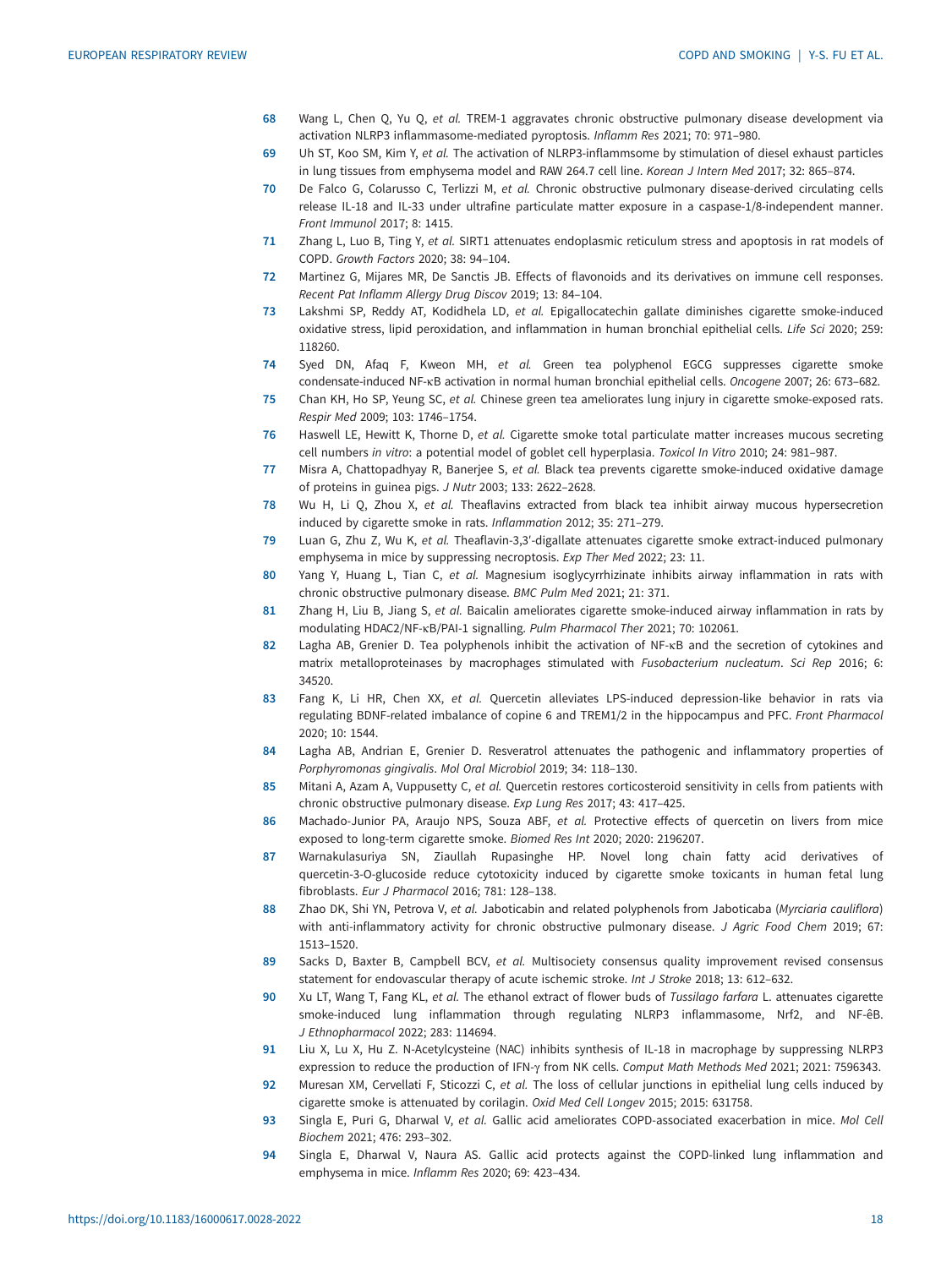- <span id="page-18-0"></span>95 Qamar W, Sultana S. Polyphenols from Juglans regia L. (walnut) kernel modulate cigarette smoke extract induced acute inflammation, oxidative stress and lung injury in Wistar rats. Hum Exp Toxicol 2011; 30: 499–506.
- 96 Radan M, Dianat M, Badavi M, et al. In vivo and in vitro evidence for the involvement of Nrf2-antioxidant response element signaling pathway in the inflammation and oxidative stress induced by particulate matter (PM10): the effective role of gallic acid. Free Radic Res 2019; 53: 210–225.
- 97 Husari A, Hashem Y, Bitar H, et al. Antioxidant activity of pomegranate juice reduces emphysematous changes and injury secondary to cigarette smoke in an animal model and human alveolar cells. Int J Chron Obstruct Pulmon Dis 2016; 11: 227–237.
- 98 Dhapare S, Li H, Sakagami M. Salvianolic acid B as an anti-emphysema agent II: in vivo reversal activities in two rat models of emphysema. Pulm Pharmacol Ther 2018; 53: 52–60.
- 99 Polettini J, Silva MG, Kacerovsky M, et al. Screening of lysyl oxidase (LOX) and lysyl oxidase like (LOXL) enzyme expression and activity in preterm prelabor rupture of fetal membranes. J Perinat Med 2016; 44: 99–109.
- 100 Dai Y, Yeo SCM, Barnes PJ, et al. Pre-clinical pharmacokinetic and metabolomic analyses of isorhapontigenin, a dietary resveratrol derivative. Front Pharmacol 2018; 9: 753.
- 101 Yeo SCM, Fenwick PS, Barnes PJ, et al. Isorhapontigenin, a bioavailable dietary polyphenol, suppresses airway epithelial cell inflammation through a corticosteroid-independent mechanism. Br J Pharmacol 2017; 174: 2043–2059.
- 102 Li D, Hu J, Wang T, et al. Silymarin attenuates cigarette smoke extract-induced inflammation via simultaneous inhibition of autophagy and ERK/p38 MAPK pathway in human bronchial epithelial cells. Sci Rep 2016; 6: 37751.
- 103 Li D, Xu D, Wang T, et al. Silymarin attenuates airway inflammation induced by cigarette smoke in mice. Inflammation 2015; 38: 871–878.
- 104 Kojima K, Asai K, Kubo H, et al. Isoflavone aglycones attenuate cigarette smoke-induced emphysema via suppression of neutrophilic inflammation in a COPD murine model. Nutrients 2019; 11: 2023.
- 105 Patel SS, Acharya A, Ray RS, et al. Cellular and molecular mechanisms of curcumin in prevention and treatment of disease. Crit Rev Food Sci Nutr 2020; 60: 887–939.
- 106 Li Q, Sun J, Mohammadtursun N, et al. Curcumin inhibits cigarette smoke-induced inflammation via modulating the PPARγ-NF-κB signaling pathway. Food Funct 2019; 10: 7983–7994.
- 107 Suzuki M, Betsuyaku T, Ito Y, et al. Curcumin attenuates elastase- and cigarette smoke-induced pulmonary emphysema in mice. Am J Physiol Lung Cell Mol Physiol 2009; 296: L614–L623.
- 108 Leung DY, Bloom JW. Update on glucocorticoid action and resistance. J Allergy Clin Immunol 2003; 111: 3–22.
- 109 Ito K, Hanazawa T, Tomita K, et al. Oxidative stress reduces histone deacetylase 2 activity and enhances IL-8 gene expression: role of tyrosine nitration. Biochem Biophys Res Commun 2004; 315: 240–245.
- 110 Footitt J, Mallia P, Durham AL, et al. Oxidative and nitrosative stress and histone deacetylase-2 activity in exacerbations of COPD. Chest 2016; 149: 62–73.
- 111 Meja KK, Rajendrasozhan S, Adenuga D, et al. Curcumin restores corticosteroid function in monocytes exposed to oxidants by maintaining HDAC2. Am J Respir Cell Mol Biol 2008; 39: 312–323.
- 112 Wang Y, Wang Y, Cai N, et al. Anti-inflammatory effects of curcumin in acute lung injury: in vivo and in vitro experimental model studies. Int Immunopharmacol 2021; 96: 107600.
- 113 Shen Q, Jiang Y, Chen J, et al. A novel curcumin-based drug powder inhalation medicine for chronic obstructive pulmonary disease. Bioinorg Chem Appl 2021; 2021: 8001787.
- 114 Rana S, Bhushan S. Apple phenolics as nutraceuticals: assessment, analysis and application. J Food Sci Technol 2016; 53: 1727–1738.
- 115 Bao MJ, Shen J, Jia YL, et al. Apple polyphenol protects against cigarette smoke-induced acute lung injury. Nutrition 2013; 29: 235–243.
- 116 Culpitt SV, Rogers DF, Fenwick PS, et al. Inhibition by red wine extract, resveratrol, of cytokine release by alveolar macrophages in COPD. Thorax 2003; 58: 942–946.
- 117 Kode A, Rajendrasozhan S, Caito S, et al. Resveratrol induces glutathione synthesis by activation of Nrf2 and protects against cigarette smoke-mediated oxidative stress in human lung epithelial cells. Am J Physiol Lung Cell Mol Physiol 2008; 294: L478–L488.
- 118 Knobloch J, Sibbing B, Jungck D, et al. Resveratrol impairs the release of steroid-resistant inflammatory cytokines from human airway smooth muscle cells in chronic obstructive pulmonary disease. J Pharmacol Exp Ther 2010; 335: 788–798.
- 119 Sadarani BN, Majumdar AS. Resveratrol potentiates the effect of dexamethasone in rat model of acute lung inflammation. Int Immunopharmacol 2015; 28: 773–779.
- 120 Wang XL, Li T, Li JH, et al. The effects of resveratrol on inflammation and oxidative stress in a rat model of chronic obstructive pulmonary disease. Molecules 2017; 22: 1529.
- 121 Hu YX, Cui H, Fan L, et al. Resveratrol attenuates left ventricular remodeling in old rats with COPD induced by cigarette smoke exposure and LPS instillation. Can J Physiol Pharmacol 2013; 91: 1044–1054.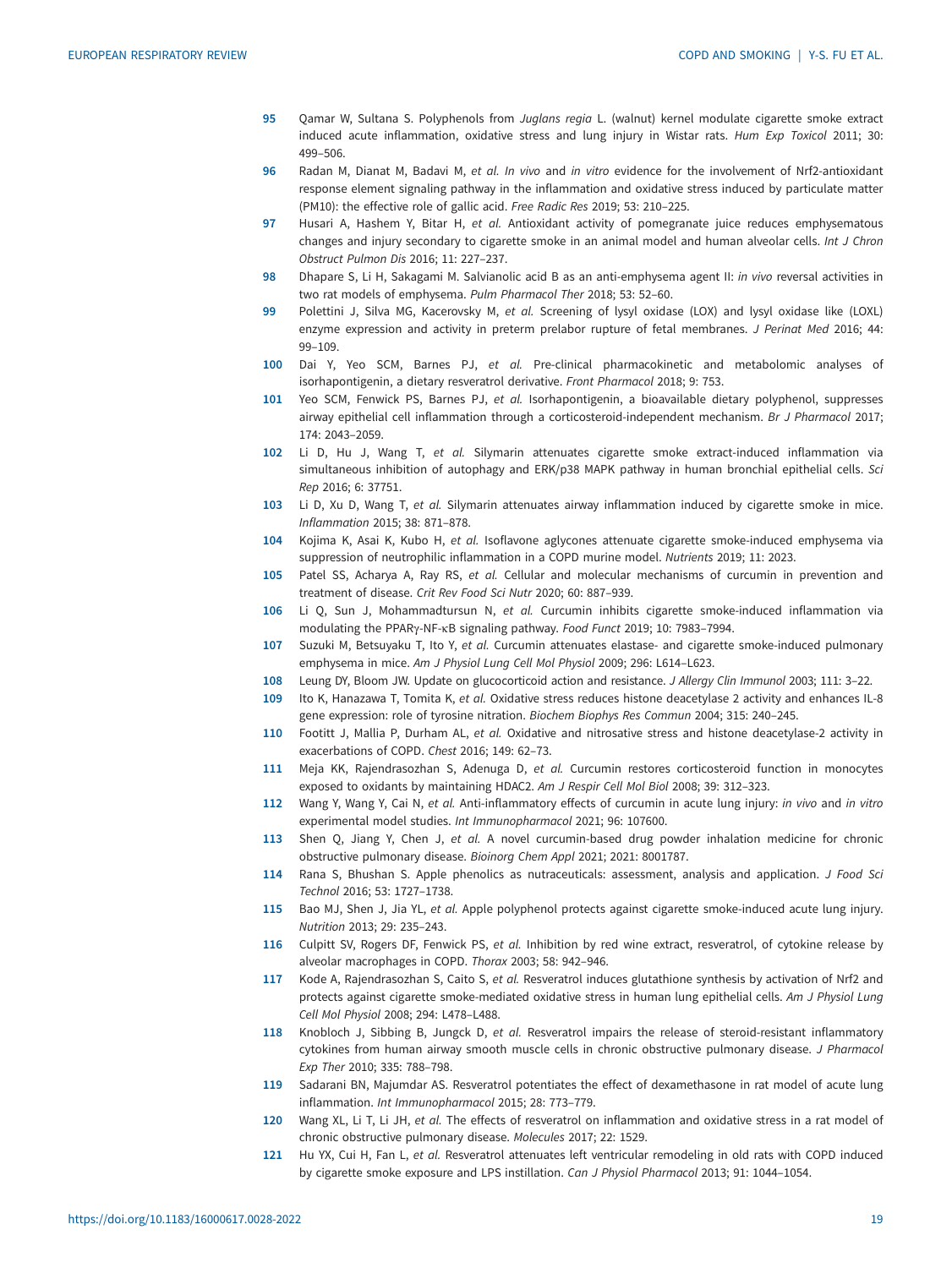- <span id="page-19-0"></span>122 Zhang L, Guo X, Xie W, et al. Resveratrol exerts an anti-apoptotic effect on human bronchial epithelial cells undergoing cigarette smoke exposure. Mol Med Rep 2015; 11: 1752–1758.
- 123 Chen YB, Lan YW, Chen LG, et al. Mesenchymal stem cell-based HSP70 promoter-driven VEGFA induction by resveratrol alleviates elastase-induced emphysema in a mouse model. Cell Stress Chaperone 2015; 20: 979–989.
- 124 Chen J, Yang X, Zhang W, et al. Therapeutic effects of resveratrol in a mouse model of LPS and cigarette smoke-induced COPD. Inflammation 2016; 39: 1949–1959.
- 125 Luo YL, Zhang CC, Li PB, et al. Naringin attenuates enhanced cough, airway hyperresponsiveness and airway inflammation in a guinea pig model of chronic bronchitis induced by cigarette smoke. Int Immunopharmacol 2012; 13: 301–307.
- 126 Zeng X, Su W, Liu B, et al. A review on the pharmacokinetic properties of naringin and its therapeutic efficacies in respiratory diseases. Mini Rev Med Chem 2020; 20: 286–293.
- 127 Jiao HY, Su WW, Li PB, et al. Therapeutic effects of naringin in a guinea pig model of ovalbumin-induced cough-variant asthma. Pulm Pharmacol Ther 2015; 33: 59–65.
- 128 Nie YC, Wu H, Li PB, et al. Anti-inflammatory effects of naringin in chronic pulmonary neutrophilic inflammation in cigarette smoke-exposed rats. J Med Food 2012; 15: 894–900.
- 129 Guan Y, Li FF, Hong L, et al. Protective effects of liquiritin apioside on cigarette smoke-induced lung epithelial cell injury. Fundam Clin Pharmacol 2012; 26: 473–483.
- 130 Lee KM, Kang JH, Yun M, et al. Quercetin inhibits the poly(dA:dT)-induced secretion of IL-18 via down-regulation of the expressions of AIM2 and pro-caspase-1 by inhibiting the JAK2/STAT1 pathway in IFN-γ-primed human keratinocytes. Biochem Biophys Res Commun 2018; 503: 116–122.
- 131 Domiciano TP, Wakita D, Jones HD, et al. Quercetin inhibits inflammasome activation by interfering with ASC oligomerization and prevents interleukin-1 mediated mouse vasculitis. Sci Rep 2017; 7: 41539.
- 132 Yun M, Seo G, Lee JY, et al. Epigallocatechin-3-gallate attenuates the AIM2-induced secretion of IL-1β in human epidermal keratinocytes. Biochem Biophys Res Commun 2015; 467: 723–729.
- 133 Honda H, Nagai Y, Matsunaga T, et al. Isoliquiritigenin is a potent inhibitor of NLRP3 inflammasome activation and diet-induced adipose tissue inflammation. J Leukoc Biol 2014; 96: 1087–1100.
- 134 Ahn H, Lee GS. Isorhamnetin and hyperoside derived from water dropwort inhibits inflammasome activation. Phytomedicine 2017; 24: 77–86.
- 135 Lim H, Min DS, Park H, et al. Flavonoids interfere with NLRP3 inflammasome activation. Toxicol Appl Pharmacol 2018; 355: 93–102.
- 136 Yu Q, Zhang M, Ying Q, et al. Decrease of AIM2 mediated by luteolin contributes to non-small cell lung cancer treatment. Cell Death Dis 2019; 10: 218.
- 137 Liu M, Xu H, Ma Y, et al. Osteoblasts proliferation and differentiation stimulating activities of the main components of Epimedii folium. Pharmacogn Mag 2017; 13: 90–94.
- 138 Qin N, Xu G, Wang Y, et al. Bavachin enhances NLRP3 inflammasome activation induced by ATP or nigericin and causes idiosyncratic hepatotoxicity. Front Med 2021; 15: 594–607.
- 139 Gao Y, Xu G, Ma L, et al. Icariside I specifically facilitates ATP or nigericin-induced NLRP3 inflammasome activation and causes idiosyncratic hepatotoxicity. Cell Commun Signal 2021; 19: 13.
- 140 Jia G, Yu S, Sun W, et al. Hydrogen sulfide attenuates particulate matter-induced emphysema and airway inflammation through Nrf2-dependent manner. Front Pharmacol 2020; 11: 29.
- 141 Ti H, Zhou Y, Liang X, et al. Targeted treatments for chronic obstructive pulmonary disease (COPD) using low-molecular-weight drugs (LMWDs). J Med Chem 2019; 62: 5944–5978.
- 142 Mahalanobish S, Dutta S, Saha S, et al. Melatonin induced suppression of ER stress and mitochondrial dysfunction inhibited NLRP3 inflammasome activation in COPD mice. Food Chem Toxicol 2020; 144: 111588.
- 143 Peng Z, Zhang W, Qiao J, et al. Melatonin attenuates airway inflammation via SIRT1 dependent inhibition of NLRP3 inflammasome and IL-1β in rats with COPD. Int Immunopharmacol 2018; 62: 23–28.
- 144 Wang L, Lei W, Zhang S, et al. MCC950, a NLRP3 inhibitor, ameliorates lipopolysaccharide-induced lung inflammation in mice. Bioorg Med Chem 2021; 30: 115954.
- 145 Cao Y, Zhou X, Yin Z, et al. The anti-inflammatory effect of BML-111 on COPD may be mediated by regulating NLRP3 inflammasome activation and ROS production. Prostaglandins Other Lipid Mediat 2018; 138: 23–30.
- 146 Du X, Shi R, Wang Y, et al. Isoforskolin and forskolin attenuate lipopolysaccharide-induced inflammation through TLR4/MyD88/NF-κB cascades in human mononuclear leukocytes. Phytother Res 2019; 33: 602–609.
- 147 Chen Y, Wen JG, Feng JJ, et al. Forskolin attenuates the NLRP3 inflammasome activation and IL-1β secretion in human macrophages. Pediatr Res 2019; 86: 692–698.
- 148 Renema P, Hardy KS, Housley N, et al. cAMP signaling primes lung endothelial cells to activate caspase-1 during Pseudomonas aeruginosa infection. Am J Physiol Lung Cell Mol Physiol 2020; 318: L1074–L1083.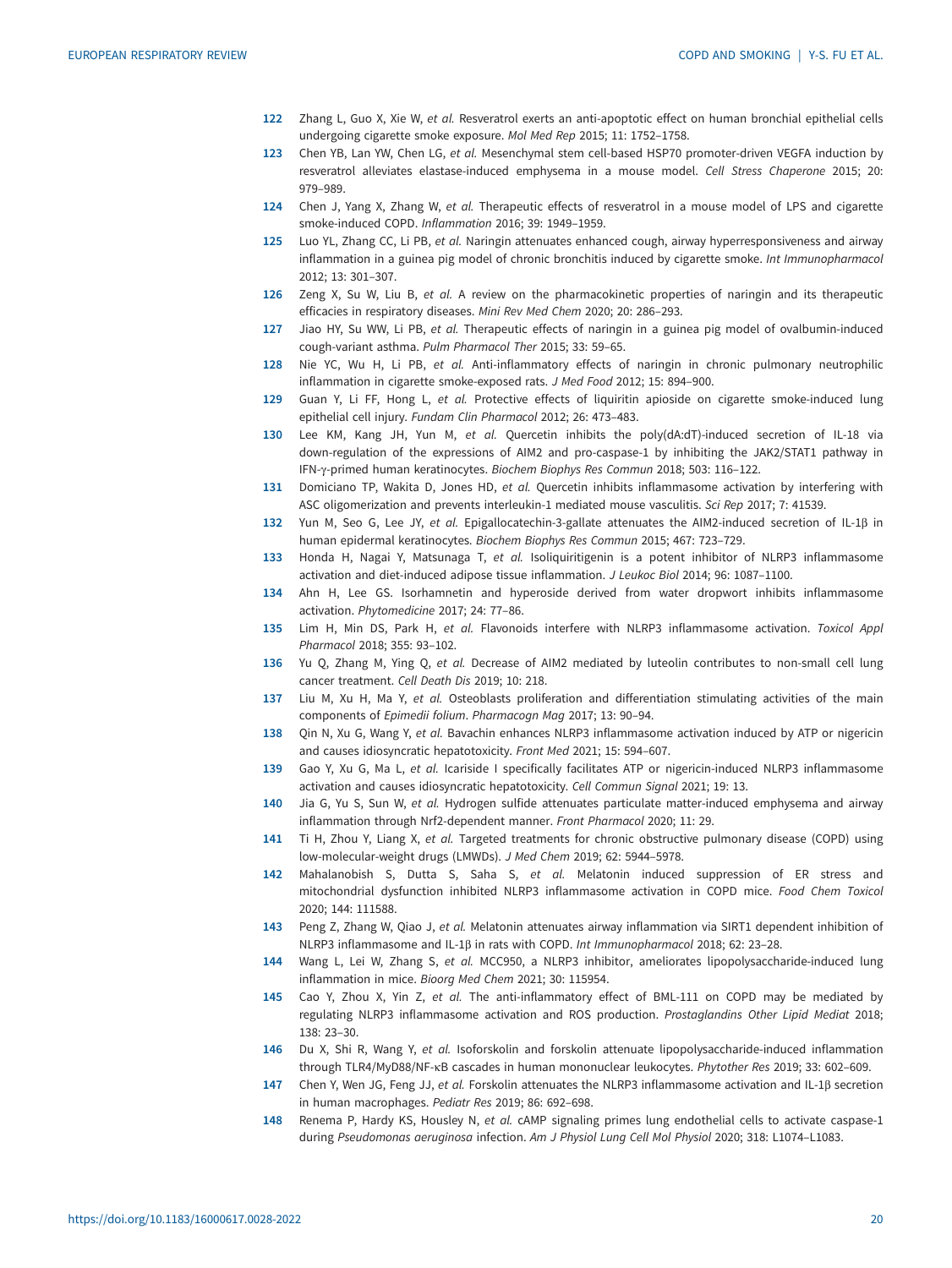- <span id="page-20-0"></span>149 Xiao C, Cheng S, Li R, et al. Isoforskolin alleviates AECOPD by improving pulmonary function and attenuating inflammation which involves downregulation of Th17/IL-17A and NF-κB/NLRP3. Front Pharmacol 2021; 12: 721273.
- 150 Xiao C, Cheng S, Lin H, et al. Isoforskolin, an adenylyl cyclase activator, attenuates cigarette smoke-induced COPD in rats. Phytomedicine 2021; 91: 153701.
- 151 Liang X, Wang J, Chen W, et al. Inhibition of airway remodeling and inflammation by isoforskolin in PDGFinduced rat ASMCs and OVA-induced rat asthma model. Biomed Pharmacother 2017; 95: 275–286.
- 152 Gualdoni GA, Lingscheid T, Schmetterer KG, et al. Azithromycin inhibits IL-1 secretion and non-canonical inflammasome activation. Sci Rep 2015; 5: 12016.
- 153 Tian Q, Xu M, He B. Histidine ameliorates elastase- and lipopolysaccharide-induced lung inflammation by inhibiting the activation of the NLRP3 inflammasome. Acta Biochim Biophys Sin 2021; 53: 1055–1064.
- 154 Hu Y, Zhou Q, Liu T, et al. Coixol Suppresses NF-κB, MAPK pathways and NLRP3 inflammasome activation in lipopolysaccharide-induced RAW 264.7 cells. Molecules 2020; 25: 894.
- 155 Ding S, Wang H, Wang M, et al. Resveratrol alleviates chronic 'real-world' ambient particulate matter-induced lung inflammation and fibrosis by inhibiting NLRP3 inflammasome activation in mice. Ecotoxicol Environ Saf 2019; 182: 109425.
- 156 Jian T, Chen J, Ding X, et al. Flavonoids isolated from loquat (Eriobotrya japonica) leaves inhibit oxidative stress and inflammation induced by cigarette smoke in COPD mice: the role of TRPV1 signaling pathways. Food Funct 2020; 11: 3516–3526.
- 157 Son ES, Kim SH, Ryter SW, et al. Quercetogetin protects against cigarette smoke extract-induced apoptosis in epithelial cells by inhibiting mitophagy. Toxicol In Vitro 2018; 48: 170–178.
- 158 Beijers RJ, Gosker HR, Sanders KJ, et al. Resveratrol and metabolic health in COPD: A proof-of-concept randomized controlled trial. Clin Nutr 2020; 39: 2989–2997.
- 159 Han MK, Barreto TA, Martinez FJ, et al. Randomised clinical trial to determine the safety of quercetin supplementation in patients with chronic obstructive pulmonary disease. BMJ Open Respir Res 2020; 7: e000392.
- 160 Singh D, Mathioudakis AG, Higham A. Chronic obstructive pulmonary disease and COVID-19: interrelationships. Curr Opin Pulm Med 2022; 28: 76–83.
- 161 Wieczfinska J, Kleniewska P, Pawliczak R. Oxidative stress-related mechanisms in SARS-CoV-2 infections. Oxid Med Cell Longev 2022; 2022: 5589089.
- 162 Ahmad Malik J, Ahmed S, Shinde M, et al. The impact of COVID-19 on comorbidities: a review of recent updates for combating It. Saudi J Biol Sci 2022; 29: 3586–3599.
- 163 Saeedi-Boroujeni A, Mahmoudian-Sani MR, Bahadoram M, et al. COVID-19: A case for inhibiting NLRP3 inflammasome, suppression of inflammation with curcumin? Basic Clin Pharmacol Toxicol 2021; 128: 37–45.
- 164 Kim YH, Kang MK, Lee EJ, et al. Astragalin inhibits cigarette smoke-induced pulmonary thrombosis and alveolar inflammation and disrupts par activation and oxidative stress-responsive MAPK-signaling. Int J Mol Sci 2021; 22: 3692.
- 165 Hussain T, Al-Attas OS, Alamery S, et al. The plant flavonoid, fisetin alleviates cigarette smoke-induced oxidative stress, and inflammation in Wistar rat lungs. J Food Biochem 2019; 43: e12962.
- 166 Wang S, He N, Xing H, et al. Function of hesperidin alleviating inflammation and oxidative stress responses in COPD mice might be related to SIRT1/PGC-1α/NF-κB signaling axis. J Recept Signal Transduct Res 2020; 40: 388–394.
- 167 Hu L, Liu F, Li L, et al. Effects of icariin on cell injury and glucocorticoid resistance in BEAS-2B cells exposed to cigarette smoke extract. Exp Ther Med 2020; 20: 283–292.
- 168 Yu D, Liu X, Zhang G, et al. Isoliquiritigenin inhibits cigarette smoke-induced COPD by attenuating inflammation and oxidative stress via the regulation of the Nrf2 and NF-KB signaling pathways. Front Pharmacol 2018; 9: 1001.
- 169 Li J, Tong D, Liu J, et al. Oroxylin A attenuates cigarette smoke-induced lung inflammation by activating Nrf2. Int Immunopharmacol 2016; 40: 524–529.
- 170 Wang H, Yang T, Wang T, et al. Phloretin attenuates mucus hypersecretion and airway inflammation induced by cigarette smoke. Int Immunopharmacol 2018; 55: 112–119.
- 171 Tian X, Xue Y, Xie G, et al. (-)-Epicatechin ameliorates cigarette smoke-induced lung inflammation via inhibiting ROS/NLRP3 inflammasome pathway in rats with COPD. Toxicol Appl Pharmacol 2021; 429: 115674.
- 172 Li L, Bao H, Wu J, et al. Baicalin is anti-inflammatory in cigarette smoke-induced inflammatory models in vivo and in vitro: a possible role for HDAC2 activity. Int Immunopharmacol 2012; 13: 15–22.
- 173 Li J, Qiu C, Xu P, et al. Casticin improves respiratory dysfunction and attenuates oxidative stress and inflammation via inhibition of NF-κB in a chronic obstructive pulmonary disease model of chronic cigarette smoke-exposed rats. Drug Des Devel Ther 2020; 14: 5019–5027.
- 174 Lee H, Jung KH, Lee H, et al. Casticin, an active compound isolated from Vitex Fructus, ameliorates the cigarette smoke-induced acute lung inflammatory response in a murine model. Int Immunopharmacol 2015; 28: 1097–1101.